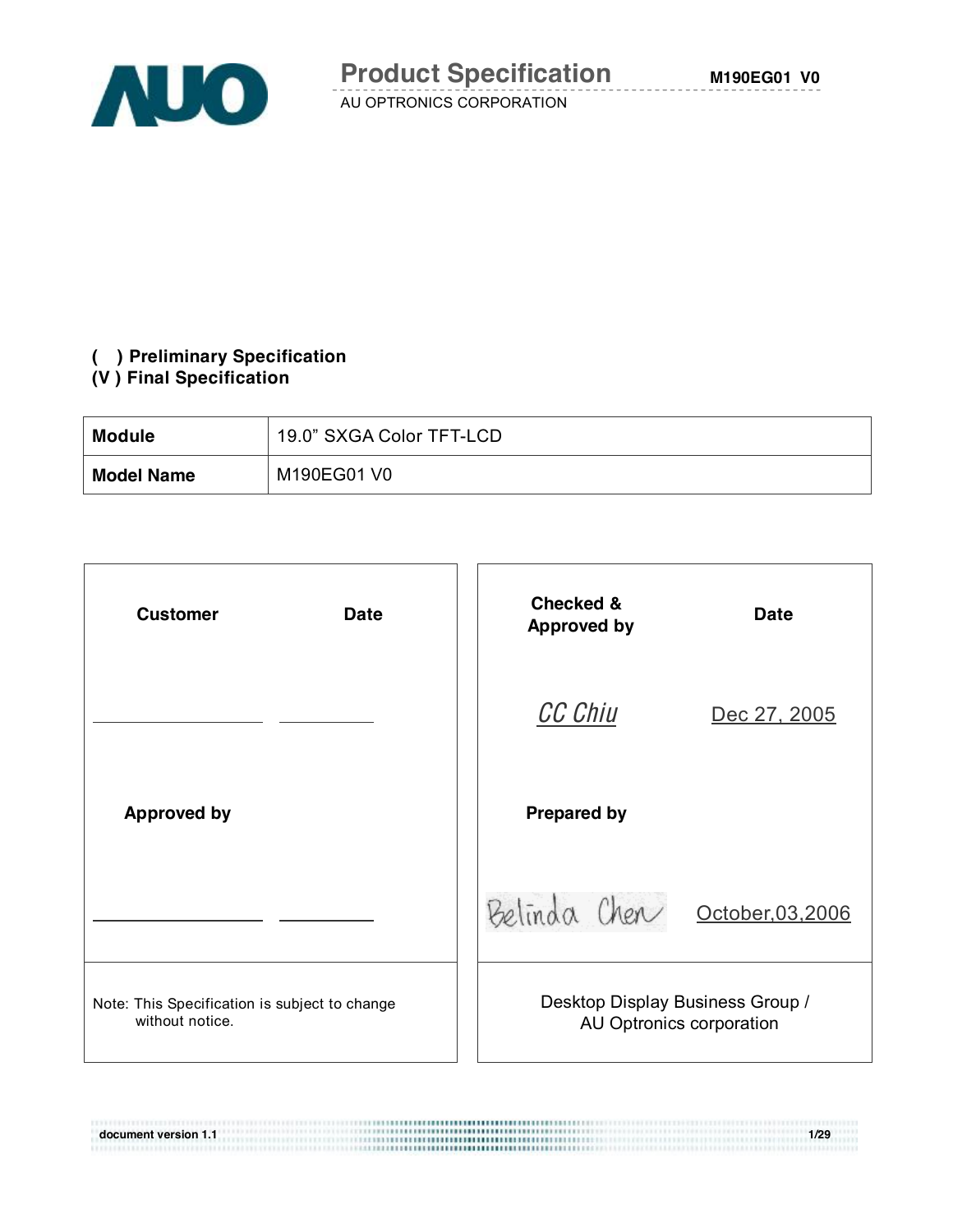

M190EG01 V0

AU OPTRONICS CORPORATION

# **Contents**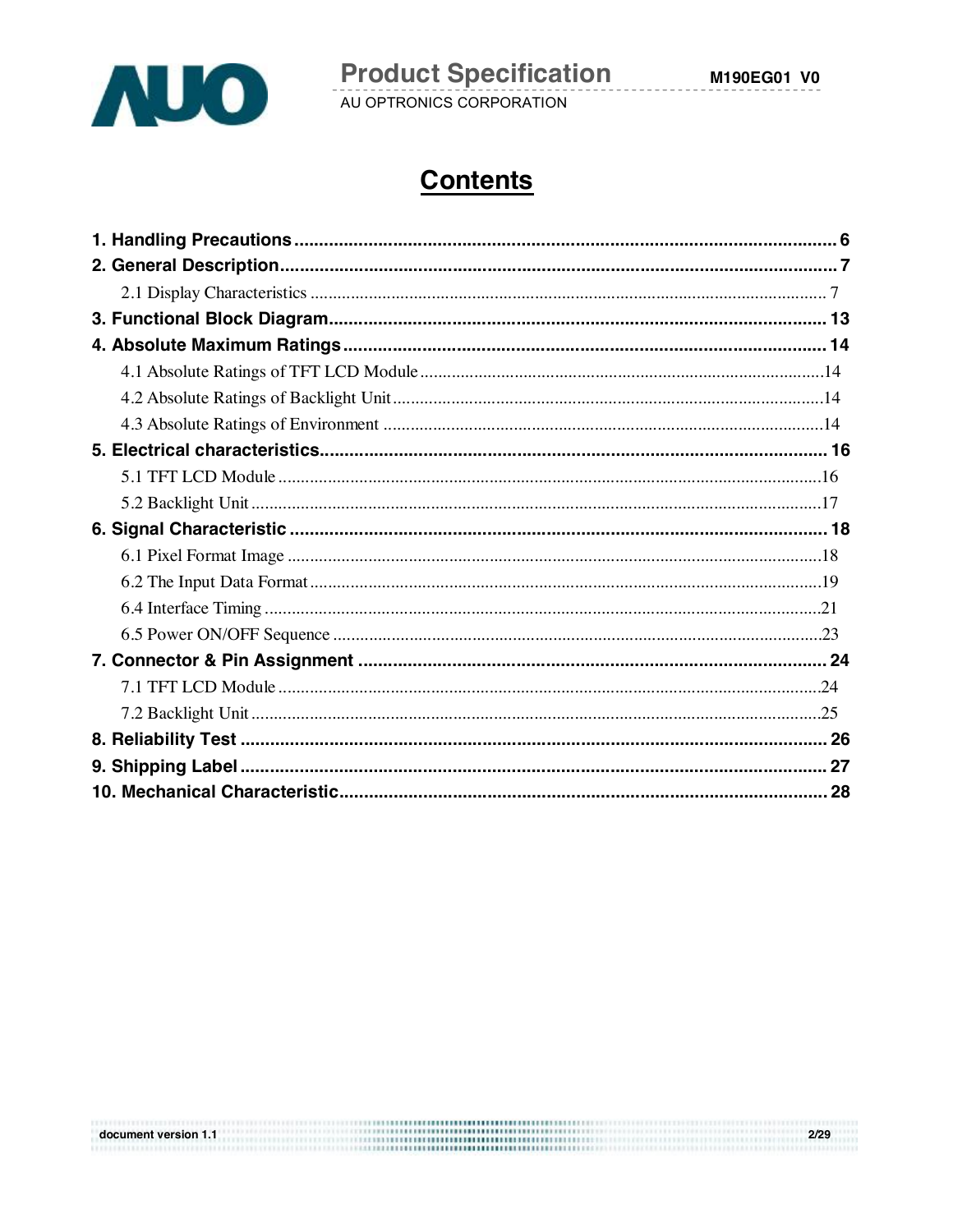

#### **Record of Revision**

|     | Version & Date Page |                | <b>Old Description</b> |                                         |                               |      | <b>New Description</b> |              |                                                |               |  | Remark                                |                                                                                  |               |                             |              |         |                   |                              |         |
|-----|---------------------|----------------|------------------------|-----------------------------------------|-------------------------------|------|------------------------|--------------|------------------------------------------------|---------------|--|---------------------------------------|----------------------------------------------------------------------------------|---------------|-----------------------------|--------------|---------|-------------------|------------------------------|---------|
| 0.1 | 2005/8/14           | All            |                        | <b>First Edition for Customer</b>       |                               |      |                        |              |                                                |               |  |                                       |                                                                                  |               |                             |              |         |                   |                              |         |
| 0.2 | 2005/9/06           | 6              |                        | <b>Active Area</b><br>396 (H) x 324 (V) |                               |      |                        |              | <b>Active Area</b><br>396.32 (H) x 301.056 (V) |               |  |                                       |                                                                                  |               | Revised                     |              |         |                   |                              |         |
|     |                     | 6              |                        | TBD W(Typ)                              | Power Consumption             |      |                        |              |                                                |               |  | <b>Power Consumption</b><br>28 W(Typ) |                                                                                  |               |                             |              |         | Add               |                              |         |
|     |                     | 6              | Weight<br>2,700(Max)   |                                         |                               |      |                        |              |                                                |               |  | Weight                                | 2,500 (Typ); 2,700(Max)                                                          |               |                             |              |         |                   |                              | Add     |
|     |                     | $\overline{7}$ |                        | Response time                           |                               |      |                        |              | Rising<br>Falling<br>Rising+<br>Falling        | Response time |  |                                       |                                                                                  | 15<br>5<br>20 | 25<br>$\overline{15}$<br>40 |              | Add     |                   |                              |         |
|     |                     |                |                        |                                         | 5.2 Backlight Unit            |      |                        |              |                                                |               |  |                                       |                                                                                  |               |                             |              |         |                   |                              |         |
|     |                     |                |                        | (ViCFL, Ta= $0^{\circ}$ C)              | <b>CCFL Ignition Voltage</b>  | 1500 |                        |              |                                                |               |  |                                       | 5.2 Backlight Unit<br><b>CCFL Ignition Voltage</b><br>(ViCFL, Ta= $0^{\circ}$ C) |               |                             | 1690         |         |                   |                              |         |
|     |                     | 16             |                        | (ViCF, Ta= $25^{\circ}$ C)              | <b>CCFL Ignition Voltage</b>  | 1160 |                        |              |                                                |               |  |                                       | <b>CCFL Ignition Voltage</b><br>(ViCF, Ta= $25^{\circ}$ C)                       |               |                             | 1300         |         |                   |                              | Add     |
|     |                     |                |                        | (VCFL)                                  | <b>CCFL Operation Voltage</b> |      |                        | <b>TBD</b>   |                                                | <b>TBD</b>    |  |                                       | <b>CCFL Operation Voltage</b>                                                    | (VCFL)        |                             |              |         | 653<br>@7.5m<br>Α | 796<br>$^{\circledR}$<br>3mA |         |
|     |                     |                |                        | <b>CCFL Power</b>                       | Consumption(PCFL)             |      |                        | <b>TBD</b>   |                                                | <b>TBD</b>    |  |                                       | <b>CCFL Power</b><br>Consumption(PCFL)                                           |               |                             |              |         | 19.6              | 20.56                        |         |
|     |                     |                |                        |                                         |                               |      |                        |              |                                                |               |  |                                       | 6.4.1 Timing Characteristics                                                     |               |                             |              |         |                   |                              |         |
|     |                     |                |                        |                                         | 6.4.1 Timing Characteristics  |      |                        |              |                                                |               |  |                                       | Item                                                                             | Symbo<br>ı    | Min                         | Typ          |         | Max Unit          |                              |         |
|     |                     |                |                        |                                         |                               |      |                        |              |                                                |               |  |                                       | Data CLK                                                                         | Tclk          | 30                          | 54           | 83      | MHz               |                              |         |
|     |                     |                | Signal                 | Item<br>Period                          | Symbol<br>$\mathsf{Tv}$       |      | Min                    | Typ Max Unit |                                                |               |  |                                       | Period                                                                           | Th            | 720                         | 844          | 1024    | Tclk              |                              |         |
|     |                     |                | Vertical               |                                         |                               |      | 1035                   |              | 2048                                           | Th            |  | H-section                             | Display                                                                          | Tdisp(h       | 640                         | 640          | 640     | Tclk              |                              |         |
|     |                     |                | Section                | Active                                  | Tdisp(v)                      |      | 1024                   | 1024 1024    |                                                | Th            |  |                                       | Area<br>Period                                                                   | Tv            | 1035                        | 1066         | 2048 Th |                   |                              |         |
|     |                     | 20             |                        |                                         | Blanking Thn(v)+Tfn(v)+PWvs   |      | 11                     |              | 1024                                           | <b>Th</b>     |  | V-section                             | Display                                                                          | Tdisp(v       | 1024                        | 1024 1024 Th |         |                   |                              | Revised |
|     |                     |                |                        | Period                                  | Th                            |      | 720                    |              |                                                | 1024 Tclk     |  |                                       | Area                                                                             | $\lambda$     |                             |              |         |                   |                              |         |
|     |                     |                | Horizontal             | Active                                  | Tdisp(h)                      |      | 640                    | 640          |                                                | 640 Tclk      |  | Frame Rate                            |                                                                                  | F             | 50                          | 60           | 75      | Hz                |                              |         |
|     |                     |                | Section                | Blanking                                | Tbp(h)+Tfp(h)+PWhs            |      | 80                     |              | 384                                            | Tclk          |  |                                       |                                                                                  |               |                             |              |         |                   |                              |         |
|     |                     |                |                        |                                         |                               |      |                        |              |                                                |               |  |                                       |                                                                                  |               |                             |              |         |                   |                              |         |

**document version 1.1 3/29**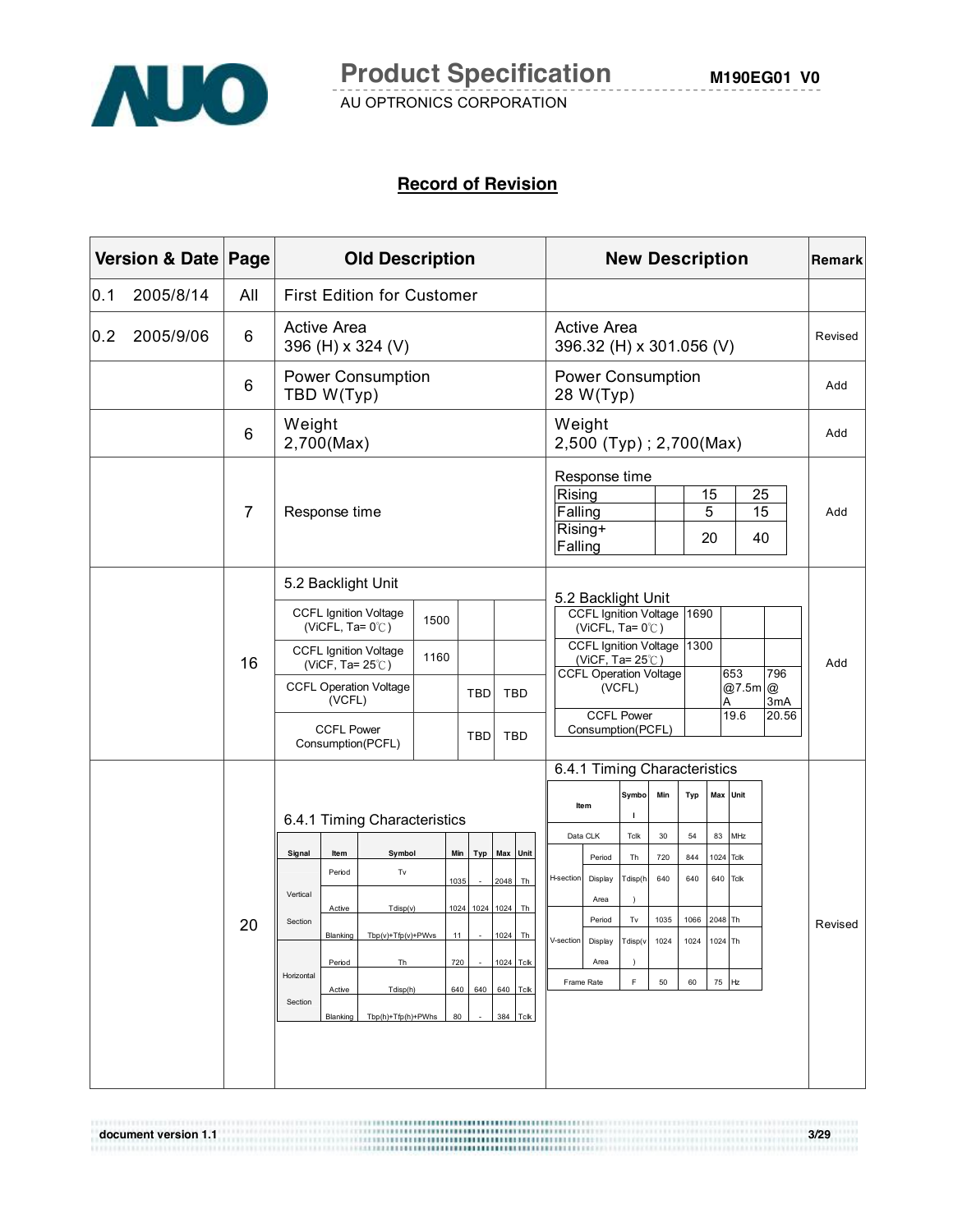

# **Product Specification**

AU OPTRONICS CORPORATION

| Version & Date Page |    | <b>Old Description</b>                                                                                                                                                                                                                                                                                                                                                          | <b>New Description</b>                                                                                                                                                                                                                                                                                                                             | Remark   |
|---------------------|----|---------------------------------------------------------------------------------------------------------------------------------------------------------------------------------------------------------------------------------------------------------------------------------------------------------------------------------------------------------------------------------|----------------------------------------------------------------------------------------------------------------------------------------------------------------------------------------------------------------------------------------------------------------------------------------------------------------------------------------------------|----------|
|                     | 23 | 6.5 Power ON/OFF Sequence<br>Value<br><b>Parameter</b><br>Min.<br>Max.<br>Typ.<br>0.5<br>10<br>T1<br>T <sub>2</sub><br>40<br>50<br>0.5<br>T <sub>3</sub><br>200<br>$\blacksquare$<br>$\overline{\phantom{a}}$<br>T <sub>4</sub><br>100<br>$\omega$<br>$\omega$<br>T <sub>5</sub><br>50<br>0<br>16<br>T <sub>6</sub><br>10<br>÷.<br>$\omega$<br>T7<br>1000<br>$\omega$           | 6.5 Power ON/OFF Sequence<br>Value<br><b>Parameter</b><br>Min.<br>Typ.<br>Max.<br>T1<br>0.5<br>10<br>T <sub>2</sub><br>50<br>0<br>$\omega$<br>T <sub>3</sub><br>0<br>50<br>$\blacksquare$<br>T4<br>500<br>$\omega$<br>$\omega$<br>T <sub>5</sub><br>200<br>$\sim$<br>T <sub>6</sub><br>200<br>$\omega$<br>$\sim$<br>T7<br>1000<br>$\sim$<br>$\sim$ | revised  |
|                     | 24 | 7.2.1 Signal for Lamp connector<br>Pin No.<br>Color<br>Input<br>1<br>Pink<br>Hot1<br>$\overline{2}$<br>Cold1<br>White<br>1<br>Hot <sub>2</sub><br>Pink<br>2<br>Cold <sub>2</sub><br>White                                                                                                                                                                                       | 7.2.1 Signal for Lamp connector<br>Pin No.<br>Color<br>Input<br>1<br><b>Pink</b><br>Hot <sub>1</sub><br>$\overline{2}$<br>Cold1<br><b>Black</b><br>1<br>Hot <sub>2</sub><br>Blue<br>$\overline{2}$<br>Cold <sub>2</sub><br>White                                                                                                                   | Revised  |
| 0.3<br>2005/10/24   | 16 | Logic/LCD Drive Voltage<br>Load Capacitance 20uF                                                                                                                                                                                                                                                                                                                                | Logic/LCD Drive Voltage<br>±10%                                                                                                                                                                                                                                                                                                                    | Revised  |
|                     | 16 | IDD(Input Current)<br>$Type = TBD$<br>Max=TBD                                                                                                                                                                                                                                                                                                                                   | IDD(Input Current)<br>$Typ = 1.5A$<br>$Max=1.7A$                                                                                                                                                                                                                                                                                                   | Modified |
|                     | 16 | PDD(VDD Power)<br>$Type = TBD$<br>Max=TBD                                                                                                                                                                                                                                                                                                                                       | PDD(VDD Power)<br>$Typ = 7.5W$<br>$Max=9.0W$                                                                                                                                                                                                                                                                                                       | Modified |
|                     | 16 | Irush(Inrush Current)<br>Max=TBD                                                                                                                                                                                                                                                                                                                                                | Irush(Inrush Current)<br>$Max=3.0A$                                                                                                                                                                                                                                                                                                                | Modified |
|                     | 16 | Note 2: Measurement conditions:<br>VDD rising time<br>0.5ms                                                                                                                                                                                                                                                                                                                     | Note 2: Measurement conditions:<br>VDD rising time<br>470 us                                                                                                                                                                                                                                                                                       | Modified |
|                     | 23 | 6.5 Power ON/OFF Sequence<br>Value<br><b>Parameter</b><br>Min.<br>Max.<br>Typ.<br>T1<br>0.5<br>10<br>$\sim$<br>T <sub>2</sub><br>0<br>50<br>$\blacksquare$<br>T3<br>0<br>50<br>$\bar{a}$<br>T <sub>4</sub><br>500<br>$\omega$<br>÷.<br>T <sub>5</sub><br>200<br>$\sim$<br>$\sim$<br>T <sub>6</sub><br>200<br>$\blacksquare$<br>$\sim$<br>T7<br>1000<br>$\blacksquare$<br>$\sim$ | 6.5 Power ON/OFF Sequence<br>Value<br><b>Parameter</b><br>Min.<br>Typ.<br>Max.<br>T1<br>0.5<br>10<br>$\sim$<br>T <sub>2</sub><br>0<br>50<br>÷.<br>T <sub>3</sub><br>200<br>$\sim$<br>T4<br>200<br>$\sim$<br>T5<br>0<br>16<br>50<br>T6<br>10<br>$\blacksquare$<br>$\overline{\phantom{a}}$<br>T7<br>500<br>$\blacksquare$                           | Revised  |

**document version 1.1 4/29**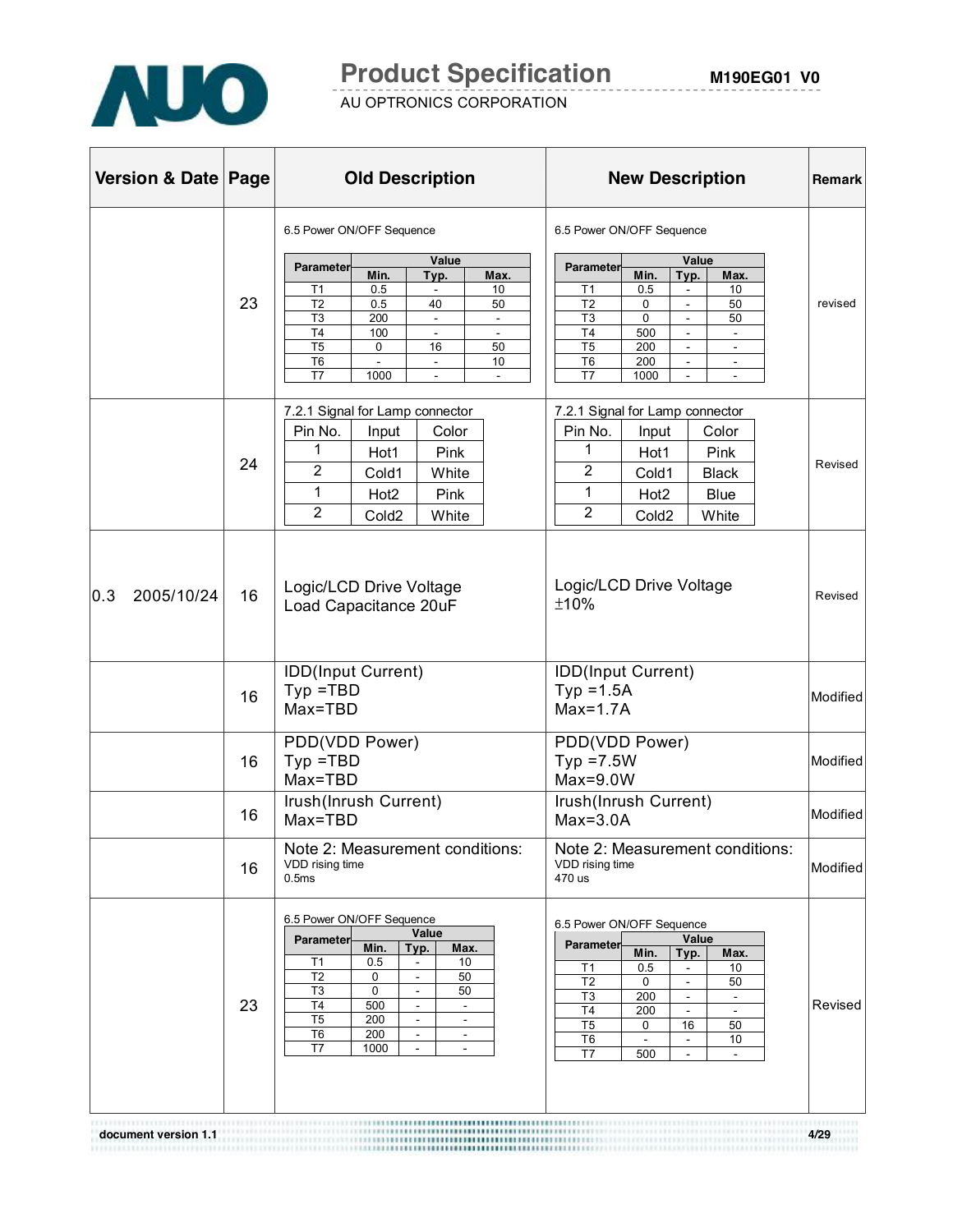

# **Product Specification**

AU OPTRONICS CORPORATION

| Version & Date Page |     | <b>Old Description</b>                                                    | <b>New Description</b>                                                     | Remark  |
|---------------------|-----|---------------------------------------------------------------------------|----------------------------------------------------------------------------|---------|
| 0.4 2005/11/7       | 8   | 2.1 Display Characteristics<br>Contrast Ratio: 1000:1(typ)                | 2.1 Display Characteristics<br>Contrast Ratio: 1300:1(typ)                 |         |
|                     |     | 2.2 Optical Characteristics<br>Contrast Ratio: 1000:1(typ)<br>700:1 (min) | 2.2 Optical Characteristics<br>Contrast Ratio: 1300:1(typ)<br>1000:1 (min) |         |
| 0.5 2005/12/27      | 15  | 5.1.1 Power Specification<br>IDD(Input Current): Max=1.7                  | 5.1.1 Power Specification<br>IDD(Input Current): Max=1.8                   | Revised |
|                     | 15  | 5.1.1 Power Specification<br>Irush(Inrush Current): Tpy= -                | 5.1.1 Power Specification<br>Irush(Inrush Current): Tpy= 2                 | Added   |
|                     | 15  | 5.1.1 Power Specification<br><b>VDDrp description</b>                     | 5.1.1 Power Specification<br>Delete VDDrp description                      | Revised |
|                     | 29  | 10. Mechanical Characteristics                                            | 10. Mechanical Characteristics<br>2D drawing updated                       | Revised |
|                     | 17  | 5.1.1 VDD= 5.0V, All Black Pattern<br>At 75Hz                             | 5.1.1 VDD= 5.0V, All White Pattern<br>At 75Hz                              | Revised |
| 1.0 2006/04/25      | 19  | 6.1 Pixel Format Image                                                    | Drawing revised                                                            | Revised |
|                     | all | Final version for customer                                                |                                                                            |         |
| 1.1 2006/10/03      | 8   | 2.2 Optical Characteristics<br><b>Black Luminance</b>                     | 2.2 Optical Characteristics<br><b>Black Luminance</b><br>Typ=0.25 Max=0.6  | Added   |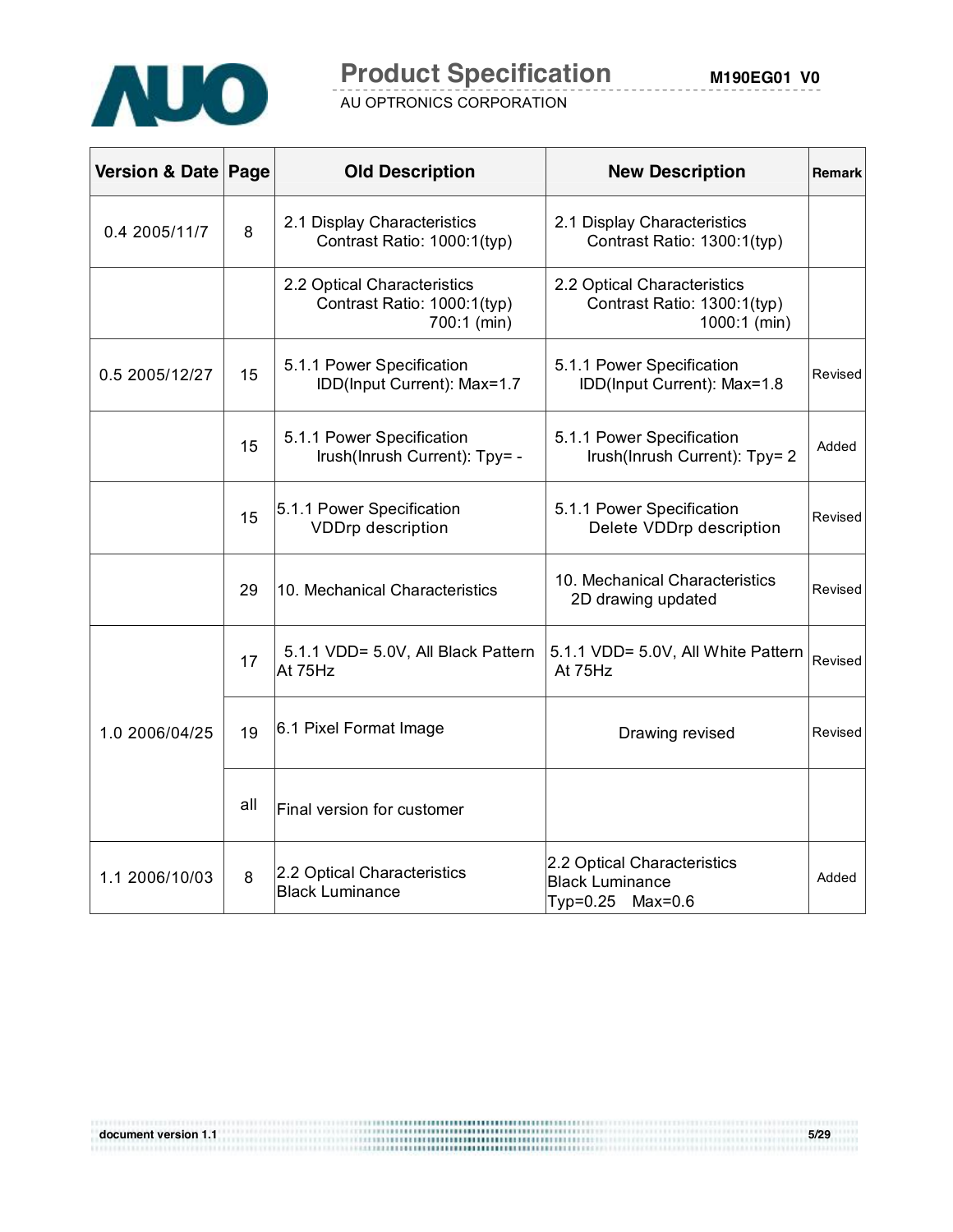



# **1. Handling Precautions**

- 1) Since front polarizer is easily damaged, pay attention not to scratch it.
- 2) Be sure to turn off power supply when inserting or disconnecting from input connector.
- 3) Wipe off water drop immediately. Long contact with water may cause discoloration or spots.
- 4) When the panel surface is soiled, wipe it with absorbent cotton or other soft cloth.
- 5) Since the panel is made of glass, it may break or crack if dropped or bumped on hard surface.
- 6) Since CMOS LSI is used in this module, take care of static electricity and insure human earth when handling.
- 7) Do not open or modify the Module Assembly.
- 8) Do not press the reflector sheet at the back of the module to any directions.
- 9) In case if a Module has to be put back into the packing container slot after once it was taken out from the container, do not press the center of the CCFL reflector edge. Instead, press at the far ends of the CCFL Reflector edge softly. Otherwise the TFT Module may be damaged.
- 10) At the insertion or removal of the Signal Interface Connector, be sure not to rotate nor tilt the Interface Connector of the TFT Module.
- 11)After installation of the TFT Module into an enclosure, do not twist nor bend the TFT Module even momentary. At designing the enclosure, it should be taken into consideration that no bending/twisting forces are applied to the TFT Module from outside. Otherwise the TFT Module may be damaged.
- 12) Cold cathode fluorescent lamp in LCD contains a small amount of mercury. Please follow local ordinances or regulations for disposal.
- 13) Small amount of materials having no flammability grade is used in the LCD module. The LCD module should be supplied by power complied with requirements of Limited Power Source (IEC60950 or UL1950), or be applied exemption.
- 14) The LCD module is designed so that the CCFL in it is supplied by Limited Current Circuit (IEC60950 or UL1950). Do not connect the CCFL in Hazardous Voltage Circuit.

**document version 1.1 6/29**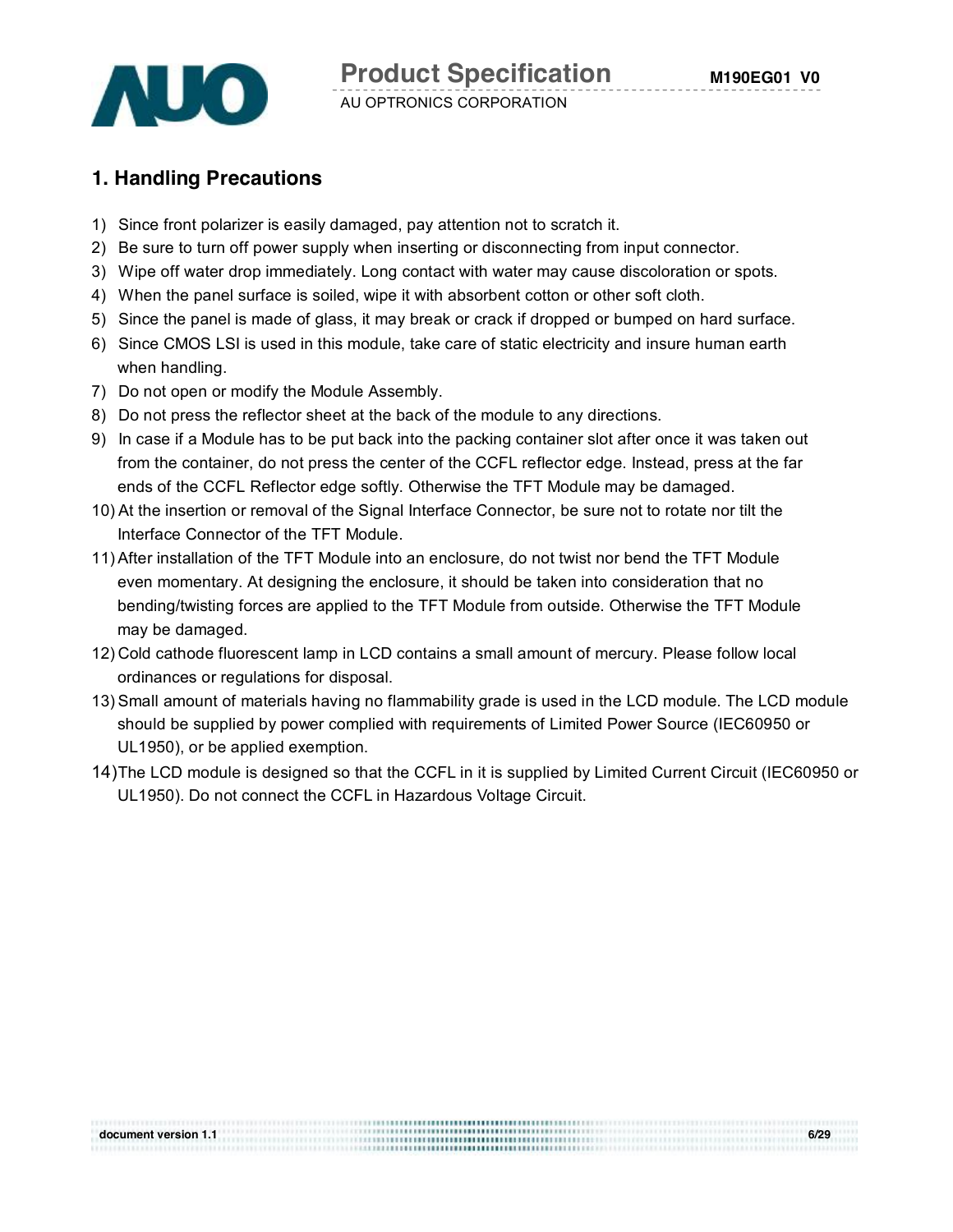

# **2. General Description**

M190EG01 V0 is a Color Active Matrix Liquid Crystal Display composed of a TFT-LCD panel, a driver circuit, and backlight system. The screen format is intended to support the SXGA (1280(H) x 1024(V)) screen and 16.7M colors (RGB 8-bits data). All input signals are LVDS interface compatible. Inverter card of backlight is not included. M190EG01 V0 is designed for a display unit of personal computer.

# **2.1 Display Characteristics**

The following items are characteristics summary on the table under 25  $°C$  condition:

| <b>Items</b>                                                     | <b>Unit</b>                              | <b>Specifications</b>                           |
|------------------------------------------------------------------|------------------------------------------|-------------------------------------------------|
| Screen Diagonal                                                  | [mm]                                     | 482.6 (19.0")                                   |
| <b>Active Area</b>                                               | [mm]                                     | 376.32 (H) x 301.056 (V)                        |
| Pixels H x V                                                     |                                          | 1280(x3) x 1024                                 |
| <b>Pixel Pitch</b>                                               | [mm]                                     | $0.294$ (per one triad) x 0.294                 |
| Pixel Arrangement                                                |                                          | R.G.B. Vertical Stripe                          |
| Display Mode                                                     |                                          | Normally Black                                  |
| <b>White Luminance</b>                                           | [ $cd/m2$ ]                              | 300 (center, Typ) @ 7.5mA                       |
| <b>Contrast Ratio</b>                                            |                                          | $1300:1$ (Typ)                                  |
| Optical ResponseTime                                             | [msec]                                   | 8ms GTG (Avg. Typ.); 20 ms(Typ, on/off)         |
| Nominal Input Voltage VDD                                        | [Volt]                                   | $+5.0V$                                         |
| <b>Power Consumption</b>                                         | [Watt]                                   | 28 W (Typ)<br>(w/o Inverter, All white pattern) |
| Weight                                                           | [Grams]                                  | 2500 (Typ); 2700 (Max)                          |
| Physical Size (H x V x D)                                        | [mm]                                     | 396 (H) x 324 (V) x 17.5 (D) (Typ)              |
| <b>Electrical Interface</b>                                      |                                          | Dual channel LVDS                               |
| <b>Surface Treatment</b>                                         |                                          | Hard-coating (3H), Non-Glare treatment          |
| <b>Support Color</b>                                             |                                          | 16.7M colors (RGB 8-bit data)                   |
| <b>Temperature Range</b><br>Operating<br>Storage (Non-Operating) | $\mathsf{I}^{\circ}$ Cl<br>$[^{\circ}C]$ | 0 to $+50$<br>$-20$ to $+60$                    |
| RoHS Compliance                                                  |                                          | RoHS Compliance                                 |

**document version 1.1 7/29**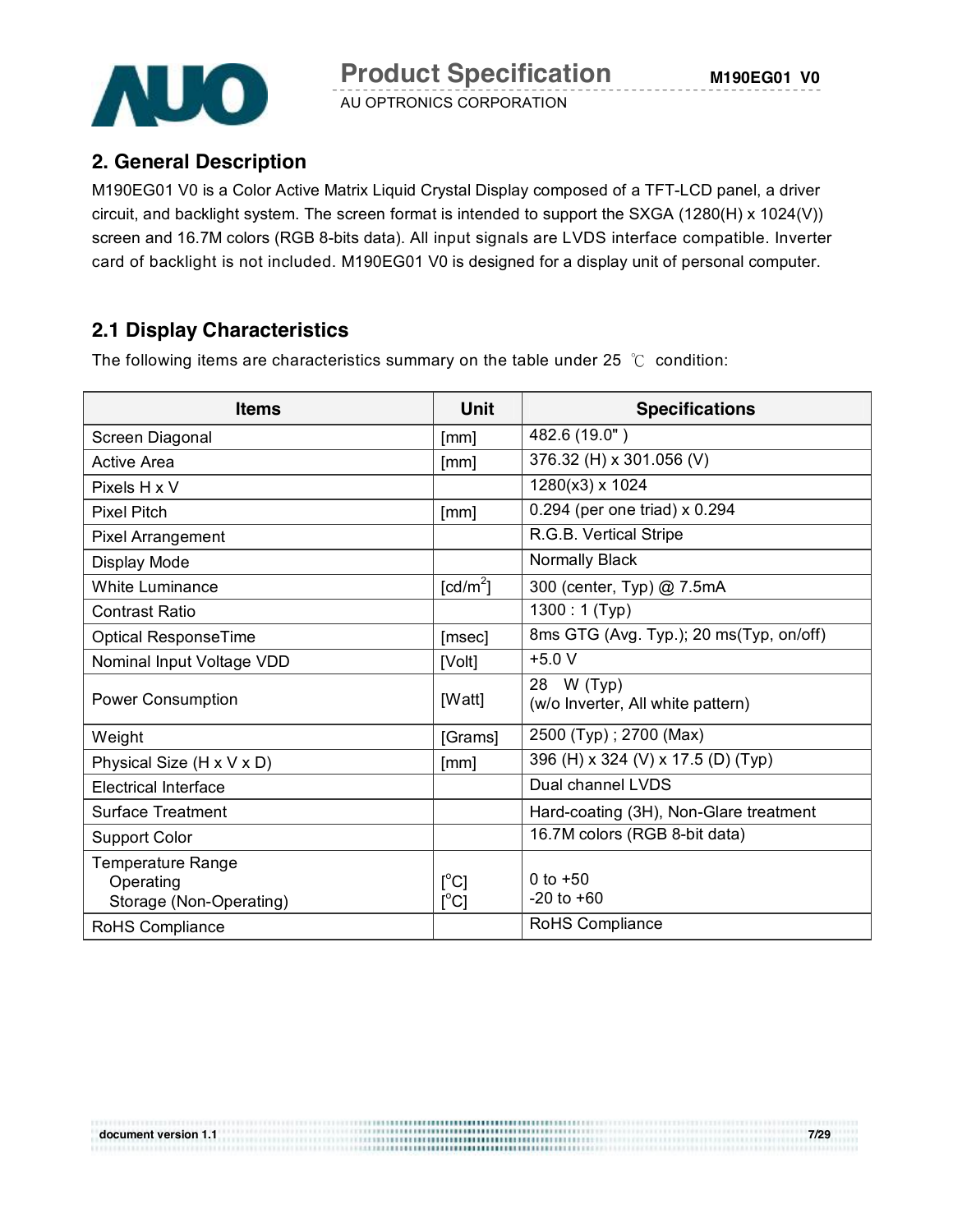

# **2.2 Optical Characteristics**

The optical characteristics are measured under stable conditions at 25℃ (Room Temperature):

| Item                                       | Unit                   |                         | <b>Conditions</b> |                          | Typ.                         | Max.                     | <b>Note</b>             |
|--------------------------------------------|------------------------|-------------------------|-------------------|--------------------------|------------------------------|--------------------------|-------------------------|
|                                            |                        | Horizontal<br>$CR = 10$ | (Right)<br>(Left) | 75<br>75                 | 89<br>89                     |                          | $\mathbf{1}$            |
| <b>Viewing Angle</b>                       | [degree]               | Vertical<br>$CR = 10$   | (Up)<br>(Down)    | 75<br>75                 | 89<br>89                     |                          |                         |
| <b>Luminance Uniformity</b>                | [%]                    | 9 Points                |                   | 75                       | 80                           | $\overline{a}$           | 2, 3                    |
|                                            |                        | Rising                  |                   |                          | 15                           | 25                       | 4,6                     |
|                                            |                        | Falling                 |                   |                          | 5                            | 15                       | 4,6                     |
| Response time                              | [msec]                 | Rising + Falling        |                   |                          | 20                           | 40                       | 4,6                     |
|                                            |                        | Grey to Grey (Avg.)     |                   | $\overline{\phantom{0}}$ | 8                            | 16                       | 4,6                     |
|                                            |                        |                         |                   | 0.617                    | 0.647                        | 0.677                    |                         |
|                                            |                        | Red y                   | 0.31              | 0.34                     | 0.37                         |                          |                         |
|                                            |                        | Green x                 | 0.263             | 0.293                    | 0.323                        |                          |                         |
| Color / Chromaticity<br>Coordinates        |                        | Green y                 |                   | 0.571                    | 0.601                        | 0.641                    | $\overline{\mathbf{4}}$ |
| (CIE 1931)                                 |                        | Blue x                  |                   | 0.112                    | 0.142                        | 0.172                    |                         |
|                                            |                        | Blue y                  | 0.037             | 0.067                    | 0.099                        |                          |                         |
|                                            |                        | White x                 |                   | 0.283                    | 0.313                        | 0.34                     |                         |
|                                            |                        | White y                 |                   |                          |                              | 0.359                    |                         |
| <b>Black Luminance</b><br>(At CCFL= 7.5mA) | $\lceil cd/m^2 \rceil$ |                         |                   |                          | 0.25                         | 0.6                      | $\overline{\mathbf{4}}$ |
| <b>White Luminance</b><br>(At CCFL= 7.5mA) | [cd/m <sup>2</sup> ]   |                         |                   | 240                      | 300                          | $\qquad \qquad -$        | $\overline{4}$          |
| <b>Contrast Ratio</b>                      |                        |                         |                   | 1000                     | 1300                         | $\overline{\phantom{a}}$ | 4                       |
| Cross Talk (At 75Hz)                       | [%]                    |                         |                   | $\overline{\phantom{a}}$ | $\qquad \qquad \blacksquare$ | 1.5                      | 5                       |
| Flicker                                    | [dB]                   |                         |                   | $\overline{\phantom{a}}$ | $\blacksquare$               | $-20$                    | $\overline{7}$          |

**document version 1.1 8/29** 

Optical Equipment: BM-5A, PR880, SR3, CS1000 or equivalent.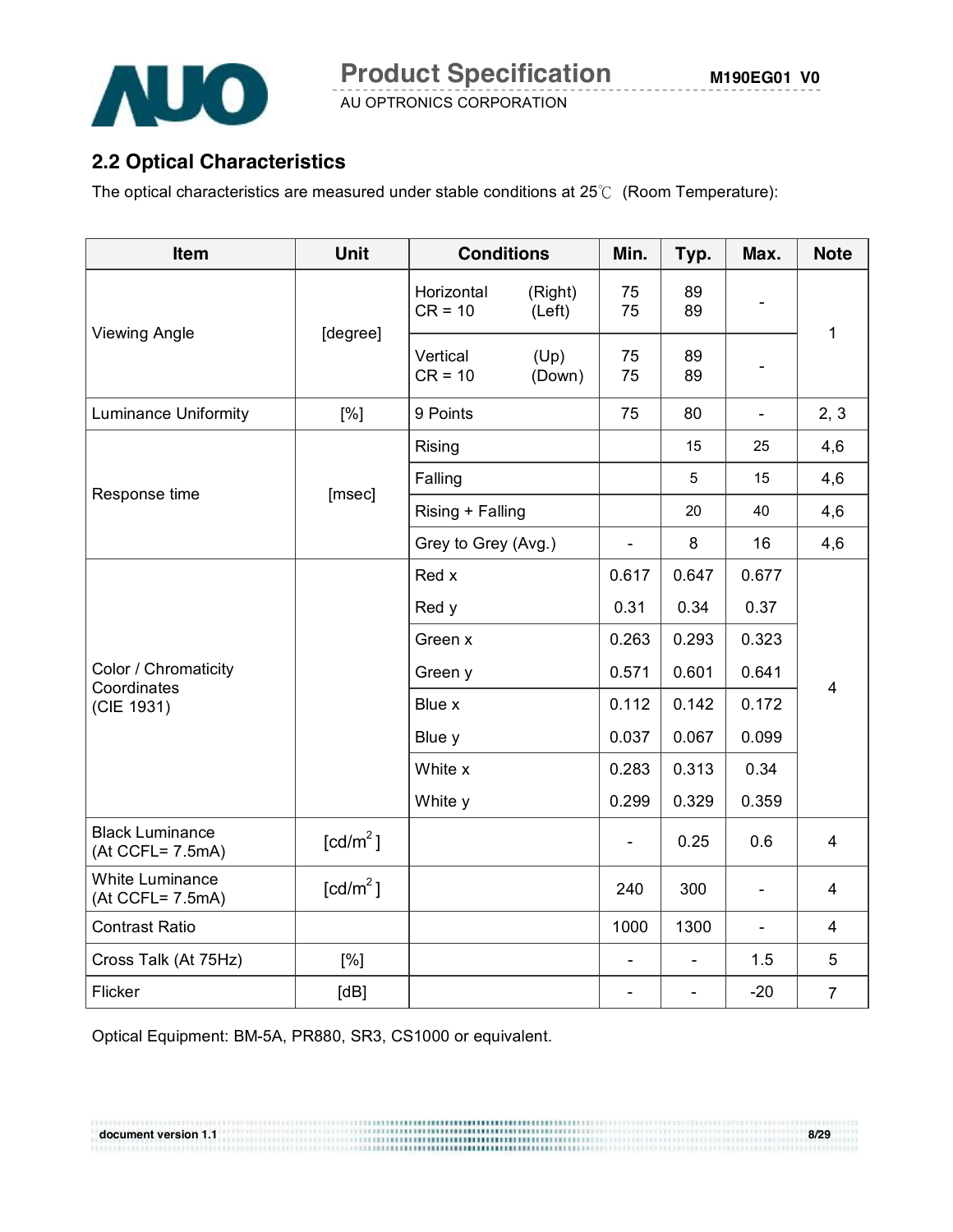

Note 1: Definition of viewing angle

Viewing angle is the measurement of contrast ratio  $\geq$  10, at the screen center, over a 180° horizontal and 180° vertical range (off-normal viewing angles). The 180° viewing angle range is broken down as follows; 90° ( $\theta$ ) horizontal left and right and 90° ( $\Phi$ ) vertical, high (up) and low (down). The measurement direction is typically perpendicular to the display surface with the screen rotated about its center to develop the desired measurement viewing angle.



Note 2: 9 points position



Note 3: The luminance uniformity of 9 points is defined by dividing the maximum luminance values by the minimum test point luminance

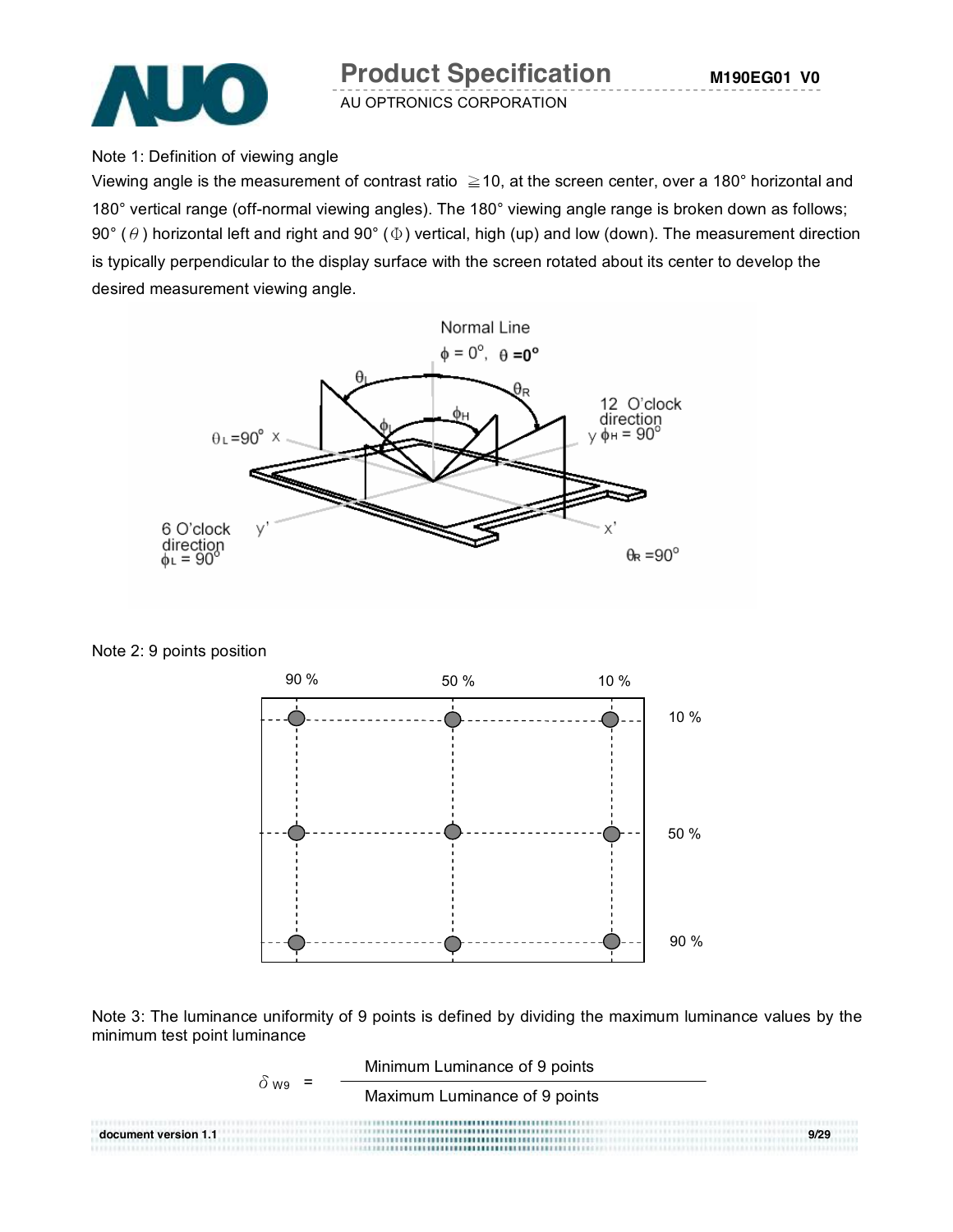

#### Note 4: Measurement method

The LCD module should be stabilized at given temperature for 30 minutes to avoid abrupt temperature change during measuring. In order to stabilize the luminance, the measurement should be executed after lighting Backlight for 30 minutes in a stable, windless and dark room.



Note 5: Definition of Cross Talk (CT)  $CT = | YB - YA | / YA \times 100 (%)$ 

#### **Where**

YA = Luminance of measured location without gray level 0 pattern (cd/m2)

YB = Luminance of measured location with gray level 0 pattern (cd/m2)

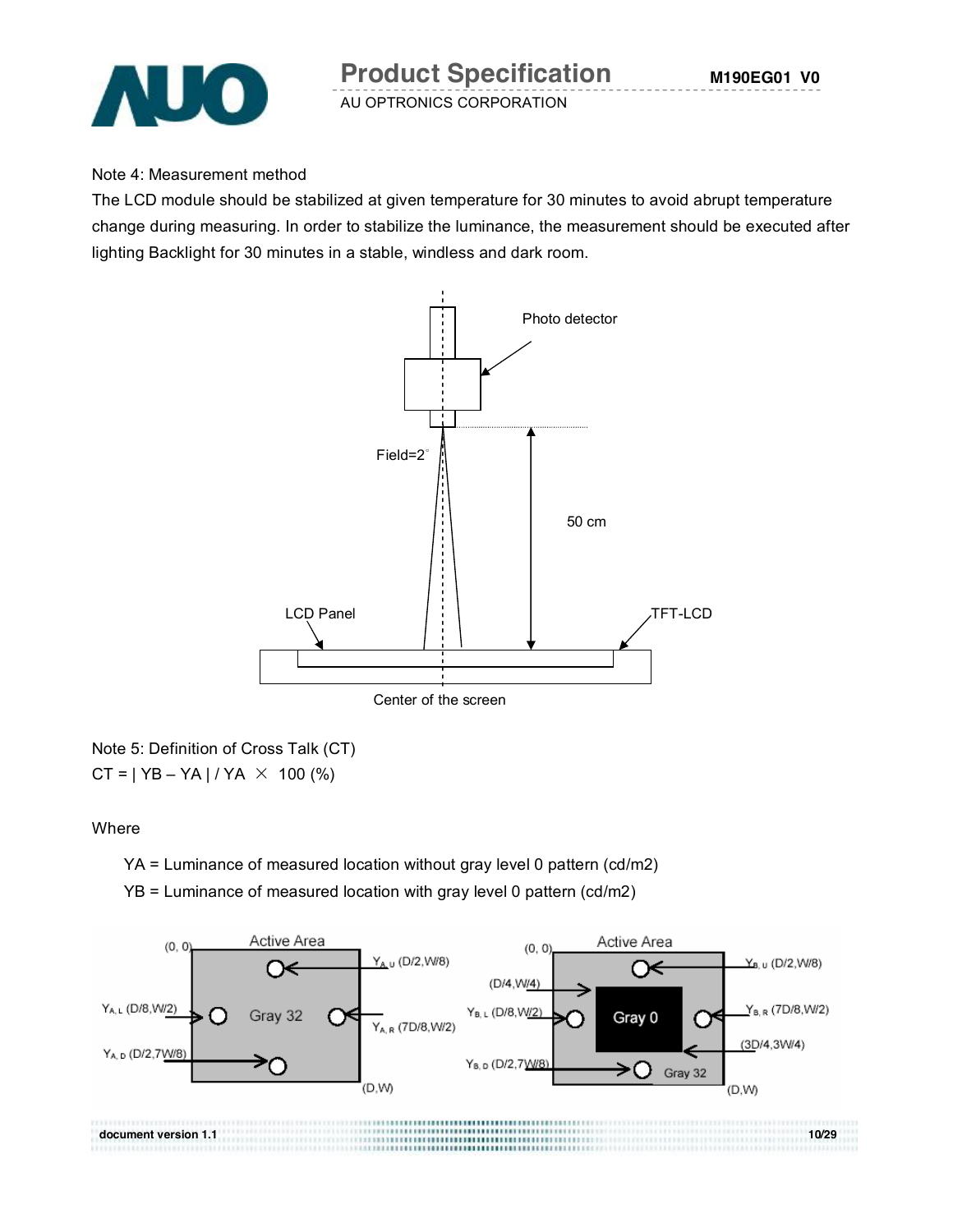

**M190EG01 V0**

AU OPTRONICS CORPORATION

Note 6: Definition of response time:



#### Algorithm:

| Level A - Level B | ≥ 16 then the average of Grey-to-Grey response time is 8ms. ( F= 60 Hz).

 $Tr_R(rising time; from "All Black" to "All White") + Tr_F(Falling time; from "All White" to "All Black") = 20ms(typ).$ 

**document version 1.1 11/29**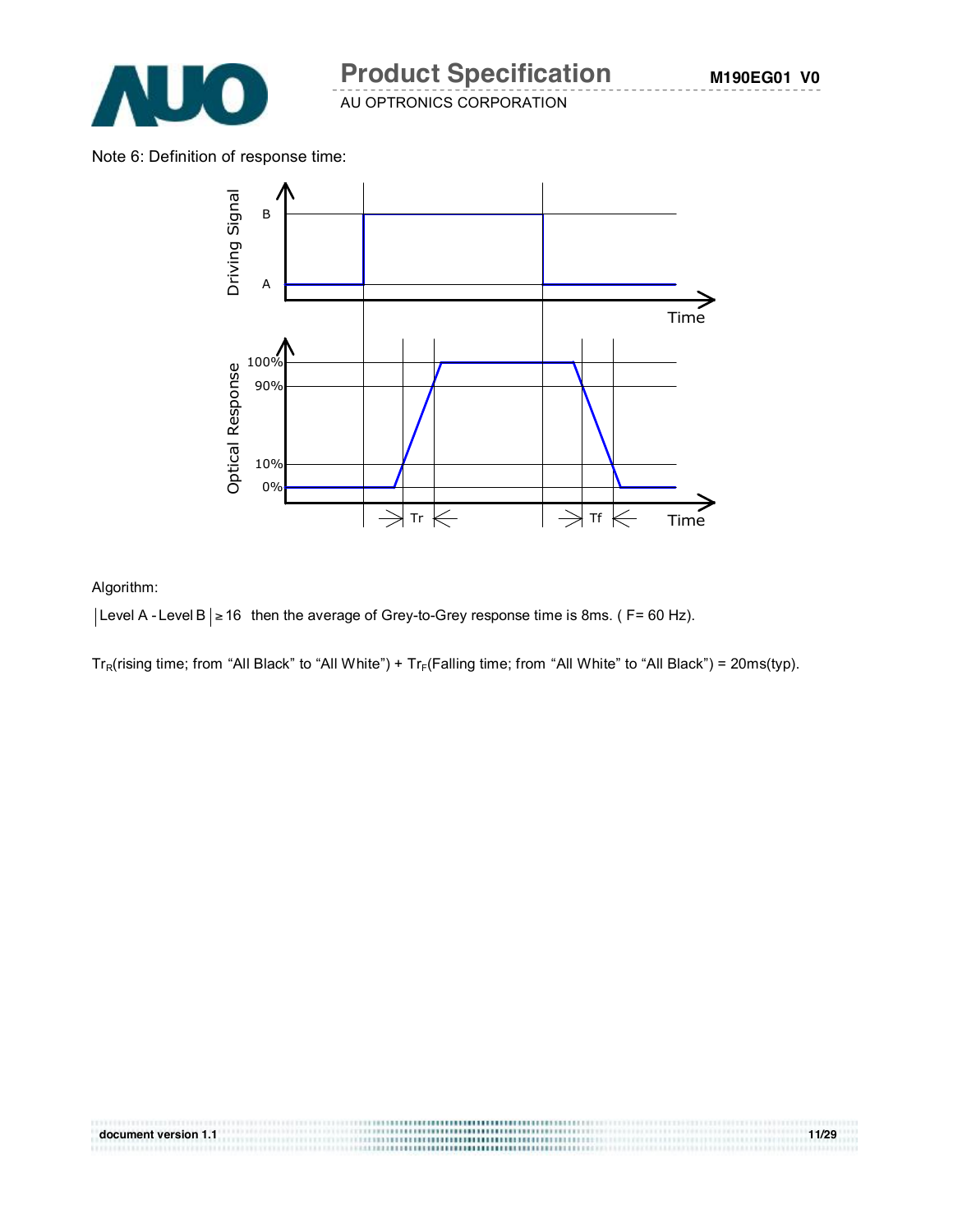

Note 7: Subchecker Pattern



Method: Record dBV & DC value with (WESTAR)TRD-100



**document version 1.1 12/29**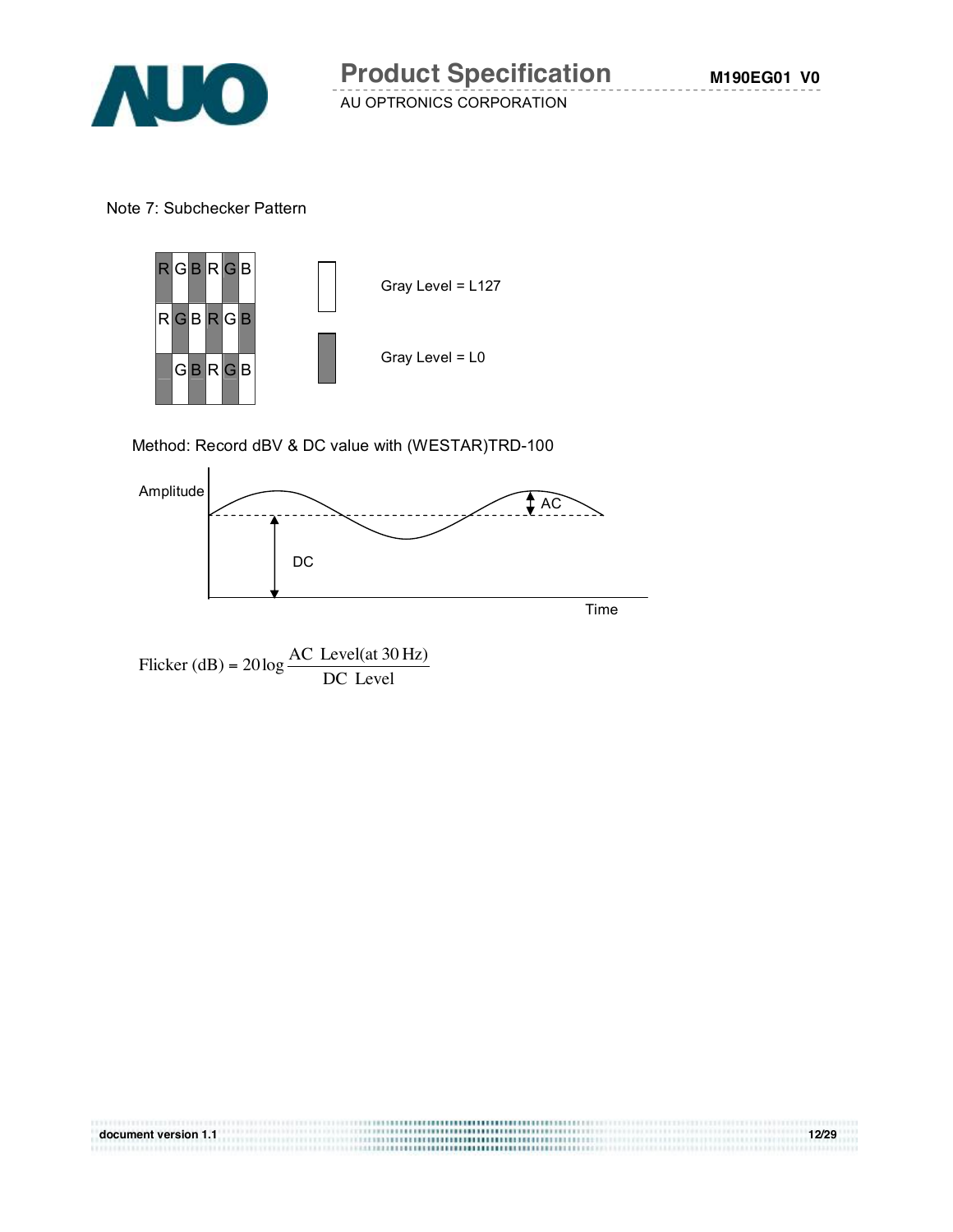

# **3. Functional Block Diagram**

The following diagram shows the functional block of the 19.0 inches Color TFT-LCD Module:



**document version 1.1 13/29**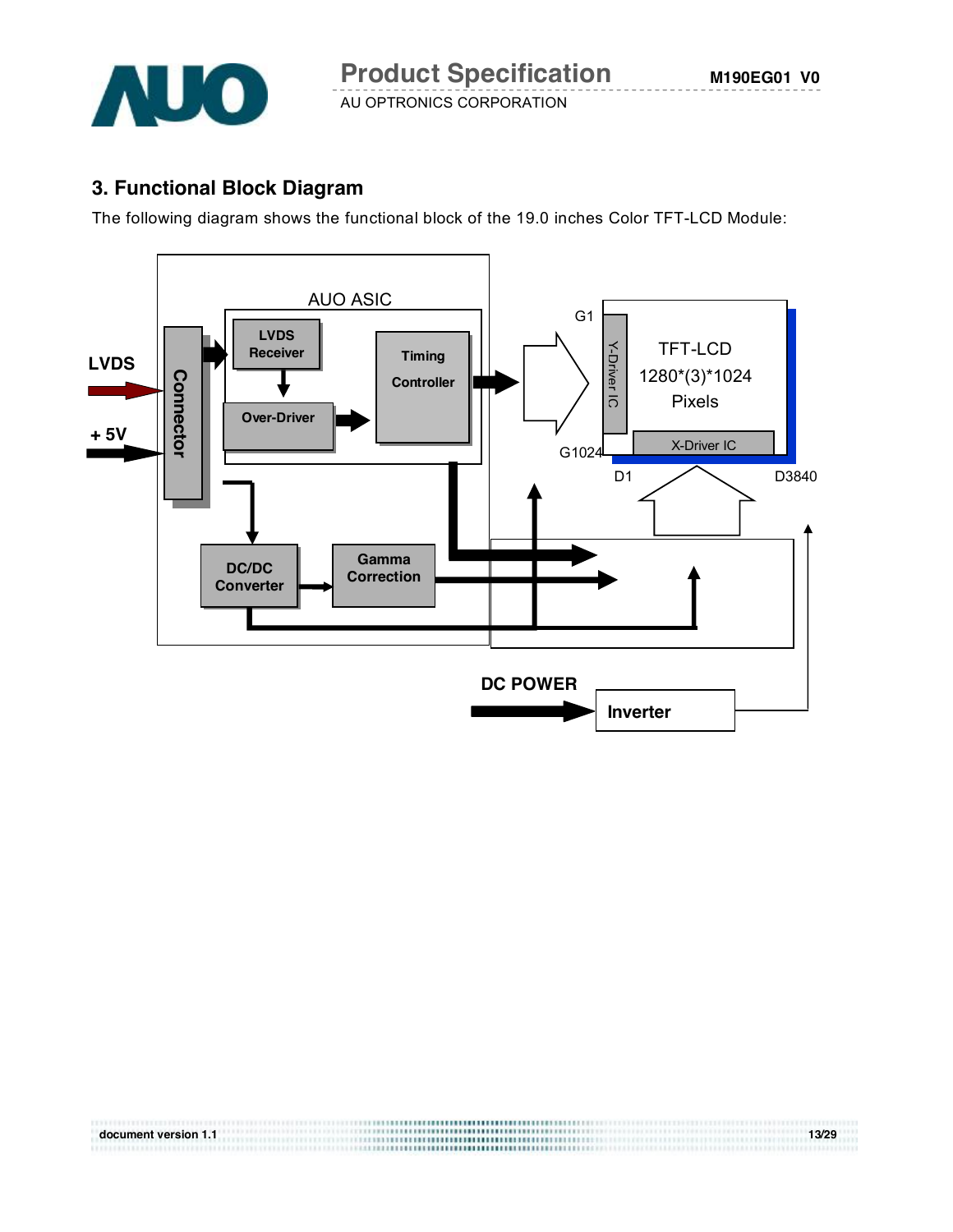

#### **4. Absolute Maximum Ratings**

Absolute maximum ratings of the module is as following:

#### **4.1 Absolute Ratings of TFT LCD Module**

| <b>Item</b>                | <b>Symbol</b> | Min. | Max. | Unit   | <b>Conditions</b> |
|----------------------------|---------------|------|------|--------|-------------------|
| Logic/LCD Drive<br>Voltage | √DD           | -0.3 | +6   | [Volt] | Note 1, 2         |

### **4.2 Absolute Ratings of Backlight Unit**

| ltem         | Symbol      | Min.<br>Max. |  | Unit     | <b>Conditions</b> |
|--------------|-------------|--------------|--|----------|-------------------|
| CCFL Current | <b>ICFL</b> | $\sim$       |  | [mA] rms | Note 1, 2         |

### **4.3 Absolute Ratings of Environment**

| <b>Item</b>                  | Symbol     | Min.  | Max.  | <b>Unit</b>                             | <b>Conditions</b> |
|------------------------------|------------|-------|-------|-----------------------------------------|-------------------|
| <b>Operating Temperature</b> | TOP        |       | $+50$ | $\mathsf{I}^\circ\mathsf{C} \mathsf{I}$ |                   |
| <b>Operation Humidity</b>    | <b>HOP</b> | 5     | 90    | [%RH]                                   | Note 3            |
| Storage Temperature          | TST        | $-20$ | $+60$ | $\mathsf{I}^\circ\mathsf{C} \mathsf{I}$ |                   |
| <b>Storage Humidity</b>      | HST        | 5     | 90    | [%RH]                                   |                   |

**document version 1.1 14/29**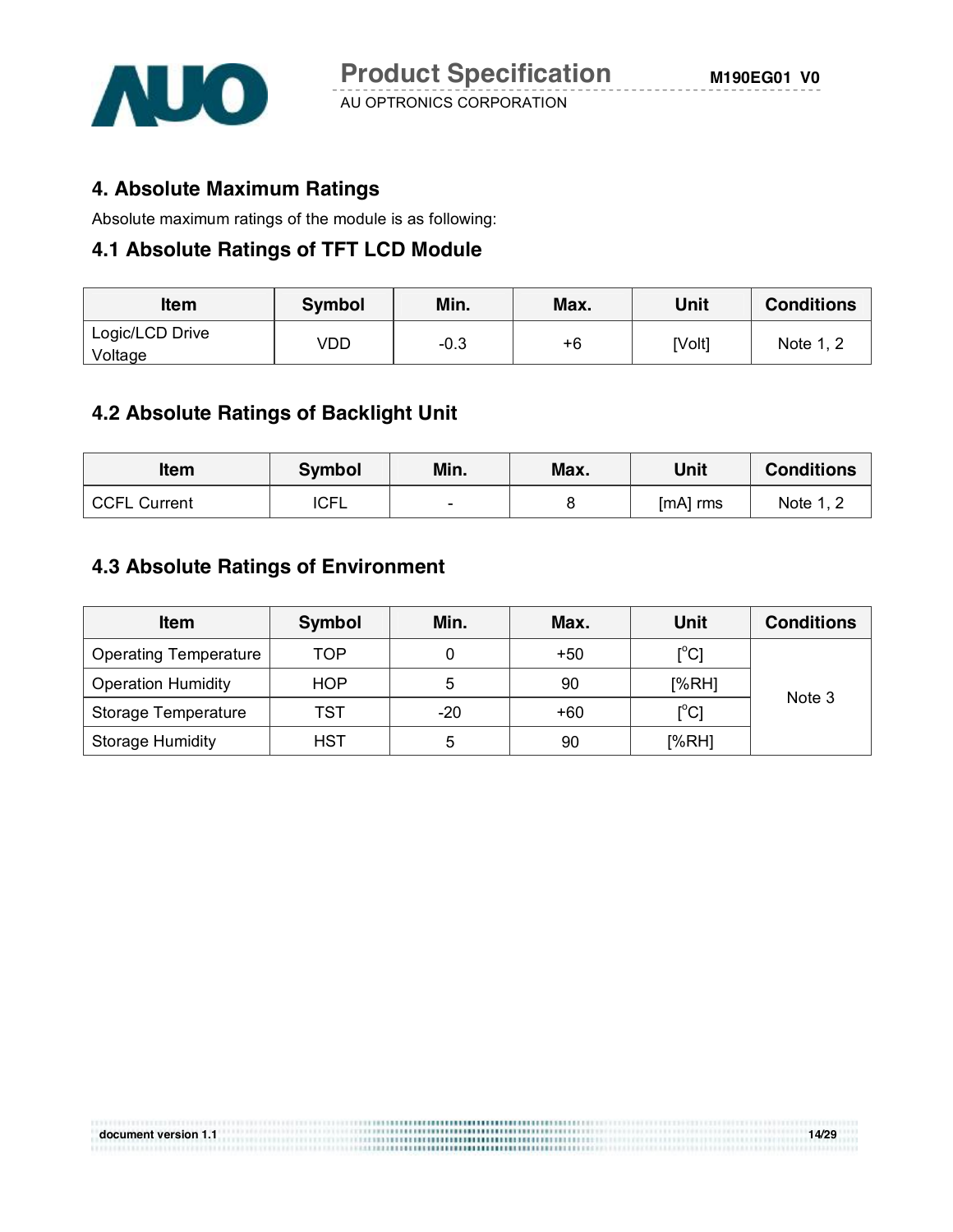

Note 1: With in Ta= 25℃

Note 2: Permanent damage to the device may occur if exceed maximum values

Note 3: For quality performance, please refer to AUO IIS (Incoming Inspection Standard).



**document version 1.1 15/29**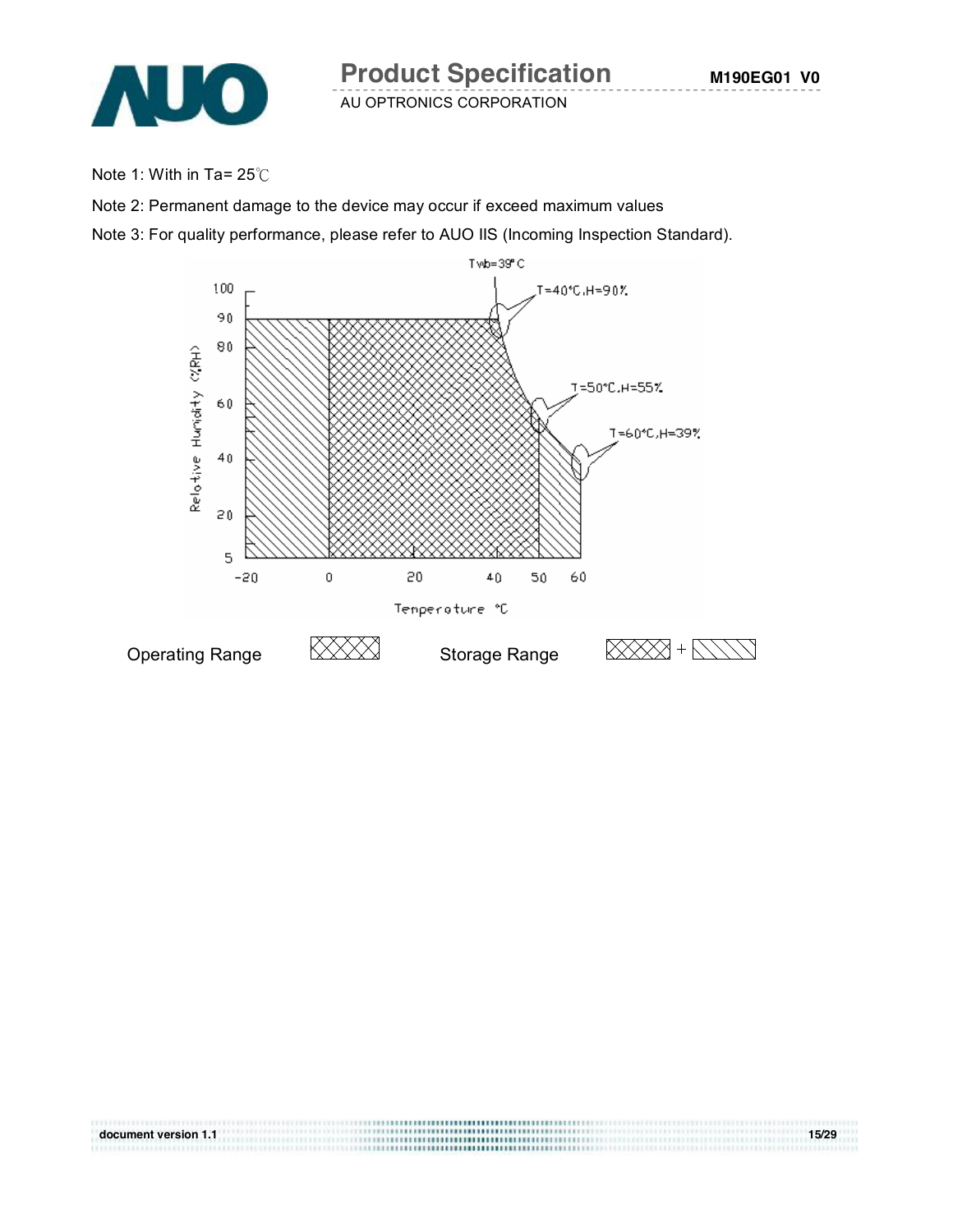

#### **5. Electrical characteristics**

#### **5.1 TFT LCD Module**

#### **5.1.1 Power Specification**

Input power specifications are as follows:

| <b>Symble</b> | <b>Parameter</b>           | Min.                     | Typ.           | Max. | <b>Unit</b> | <b>Condition</b>                |
|---------------|----------------------------|--------------------------|----------------|------|-------------|---------------------------------|
| VDD           | Logic/LCD Drive<br>Voltage | 4.5                      | 5.0            | 5.5  | [Volt]      | ±10%                            |
| IDD.          | Input Current              | $\overline{\phantom{a}}$ | 1.50           | 1.80 | [A]         | VDD= 5.0V, All White<br>Pattern |
| <b>PDD</b>    | <b>VDD Power</b>           | $\overline{\phantom{0}}$ | 7.5            | 9.0  | [Watt]      | VDD= 5.0V, All White<br>Pattern |
| <b>IRush</b>  | Inrush Current             | $\overline{\phantom{a}}$ | $\overline{2}$ | 3    | [A]         | Note 2                          |

Note 1: The variance of VDD power consumption is ±10%.

Note 2: Measurement conditions:



**document version 1.1 16/29**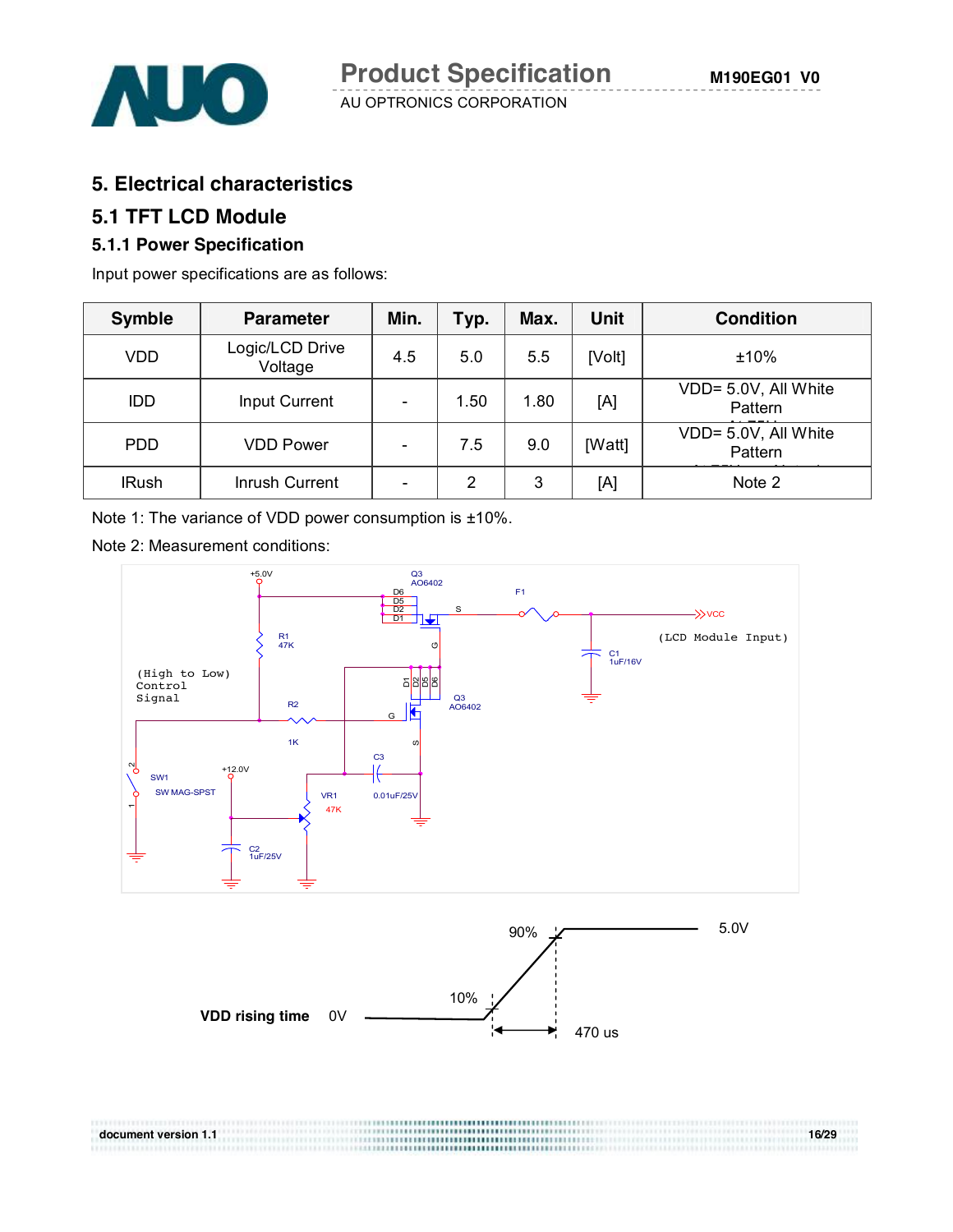#### **5.2 Backlight Unit**

Parameter guideline for CCFL Inverter is under stable conditions at 25℃ (Room Temperature):

| <b>Parameter</b>                                | Min.   | Typ.                     | Max.        | <b>Unit</b> | <b>Condition</b> |
|-------------------------------------------------|--------|--------------------------|-------------|-------------|------------------|
| <b>CCFL Standard Current(ISCFL)</b>             | 7.0    | 7.5                      | 8.0         | $[mA]$ rms  | Note 2           |
| <b>CCFL Operation Current(IRCFL)</b>            | 3.0    | 7.5                      | 8.0         | $[mA]$ rms  | Note 2           |
| CCFL Frequency(FCFL)                            | 40     | 60                       | 80          | [KHz]       | Note $3,4$       |
| CCFL Ignition Voltage(ViCFL, Ta= $0^{\circ}$ C) | 1690   | $\blacksquare$           |             | [Volt] rms  | Note 5           |
| CCFL Ignition Voltage(ViCF, Ta= $25^{\circ}$ C) | 1300   | $\overline{\phantom{a}}$ |             | [Volt] rms  |                  |
| <b>CCFL Operation Voltage (VCFL)</b>            |        | 653<br>@7.5mA            | 796<br>@3mA | [Volt] rms  | Note 6           |
| <b>CCFL Power Consumption(PCFL)</b>             |        | 19.6                     | 20.56       | [Watt]      | Note 6           |
| CCFL Life Time(LTCFL)                           | 40,000 | 50,000                   |             | [Hour]      | Note 7           |

Note 1: Typ. are AUO recommended design points.

- \*1 All of characteristics listed are measured under the condition using the AUO test inverter.
- \*2 In case of using an inverter other than listed, it is recommended to check the inverter carefully. Sometimes, interfering noise stripes appear on the screen, and substandard luminance or flicker at low power may happen.
- \*3 In designing an inverter, it is suggested to check safety circuit very carefully. Impedance of CCFL, for instance, becomes more than 1 [M ohm] when CCFL is damaged.
- \*4 Generally, CCFL has some amount of delay time after applying kick-off voltage. It is recommended to keep on applying kick-off voltage for 1 [Sec] until discharge.
- \*5 Reducing CCFL current increases CCFL discharge voltage and generally increases CCFL discharge frequency. So all the parameters of an inverter should be carefully designed so as not to produce too much leakage current from high-voltage output of the inverter.
- Note 2: CCFL standard current is measured at 25±2℃.
- Note 3: CCFL discharge frequency should be carefully determined to avoid interference between inverter and TFT LCD.
- Note 4: The frequency range will not affect to lamp life and reliability characteristics.
- Note 5: CCFL inverter should be able to give out a power that has a generating capacity of over 1,690 voltage. Lamp units need 1,690 voltage minimum for ignition.
- Note 6: The variance of CCFL power consumption is ±10%. Calculator value for reference (ISCFL × VCFL  $\times$  4 = PCFL)

|                      |  | 17/29 |
|----------------------|--|-------|
| document version 1.1 |  |       |
|                      |  |       |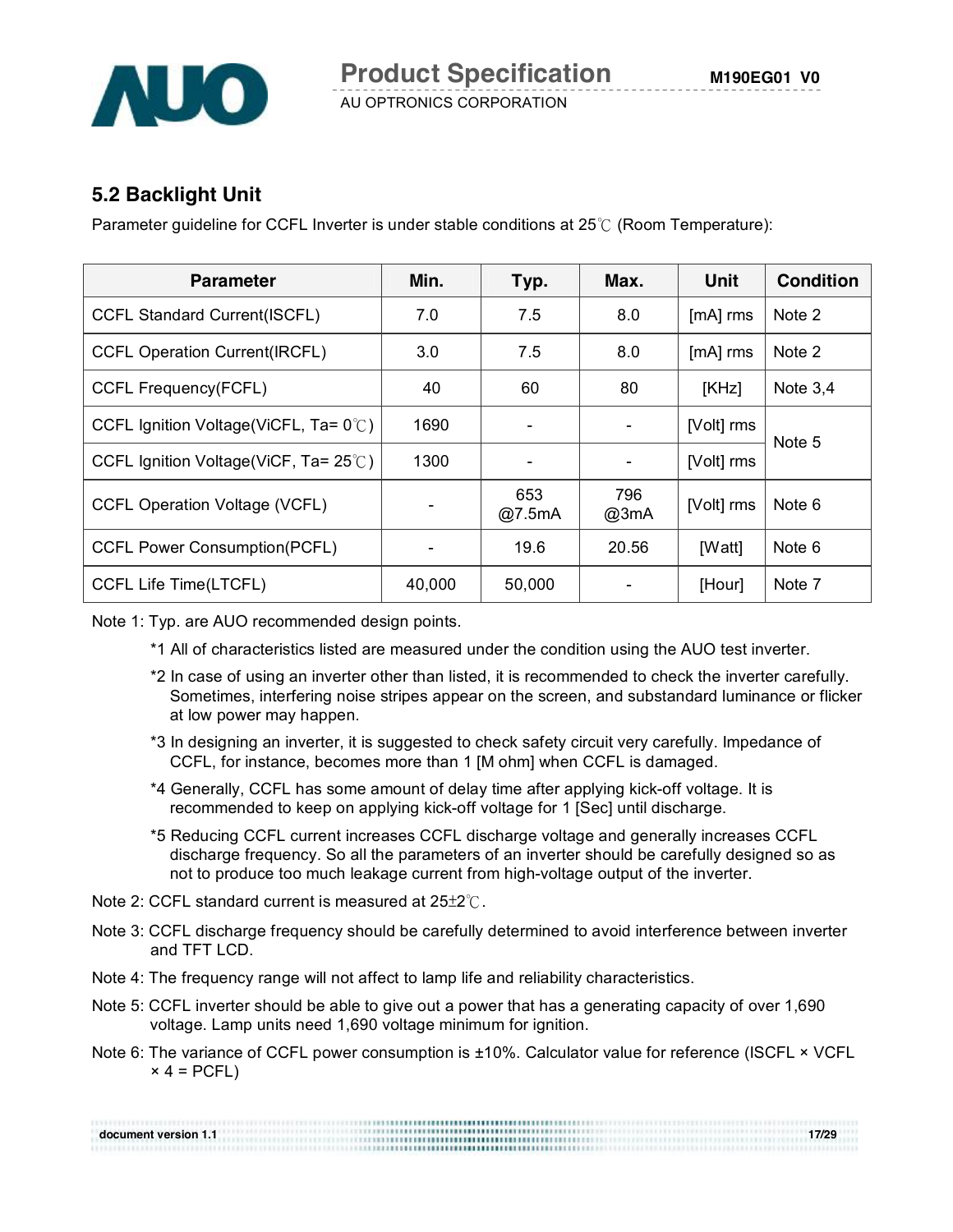

Note 7: Definition of life: brightness becomes 50% or less than the minimum luminance value of CCFL. The typical life time of CCFL is on the condition at 7.5 mA lamp current.

# **6. Signal Characteristic**

## **6.1 Pixel Format Image**

Following figure shows the relationship of the input signals and LCD pixel format.



**document version 1.1 18/29**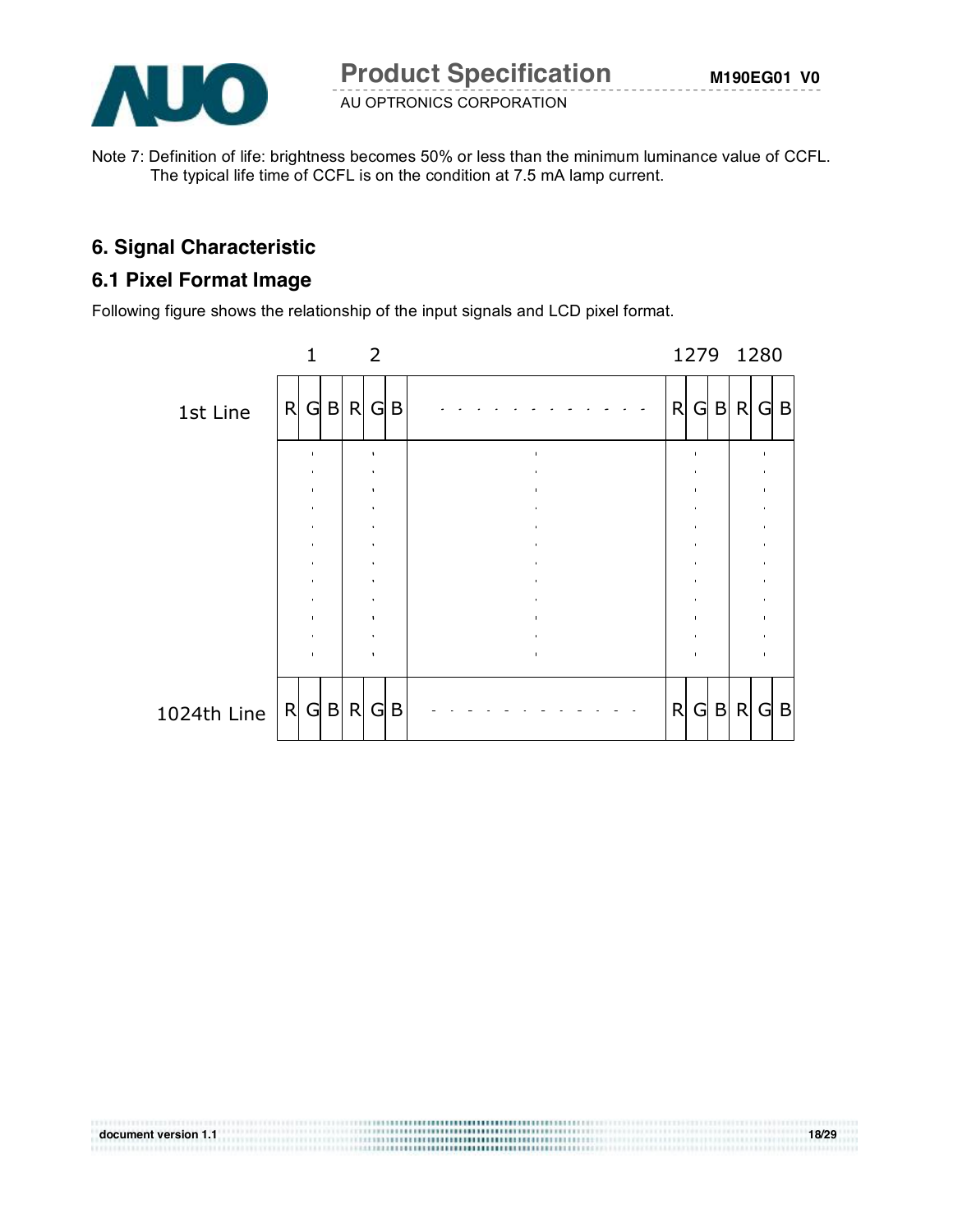

#### **6.2 The Input Data Format**



**document version 1.1 19/29** 

Note1: Normally, DE, VS, HS on EVEN channel are not used. Note2: Please follow PSWG. Note3: 8-bit in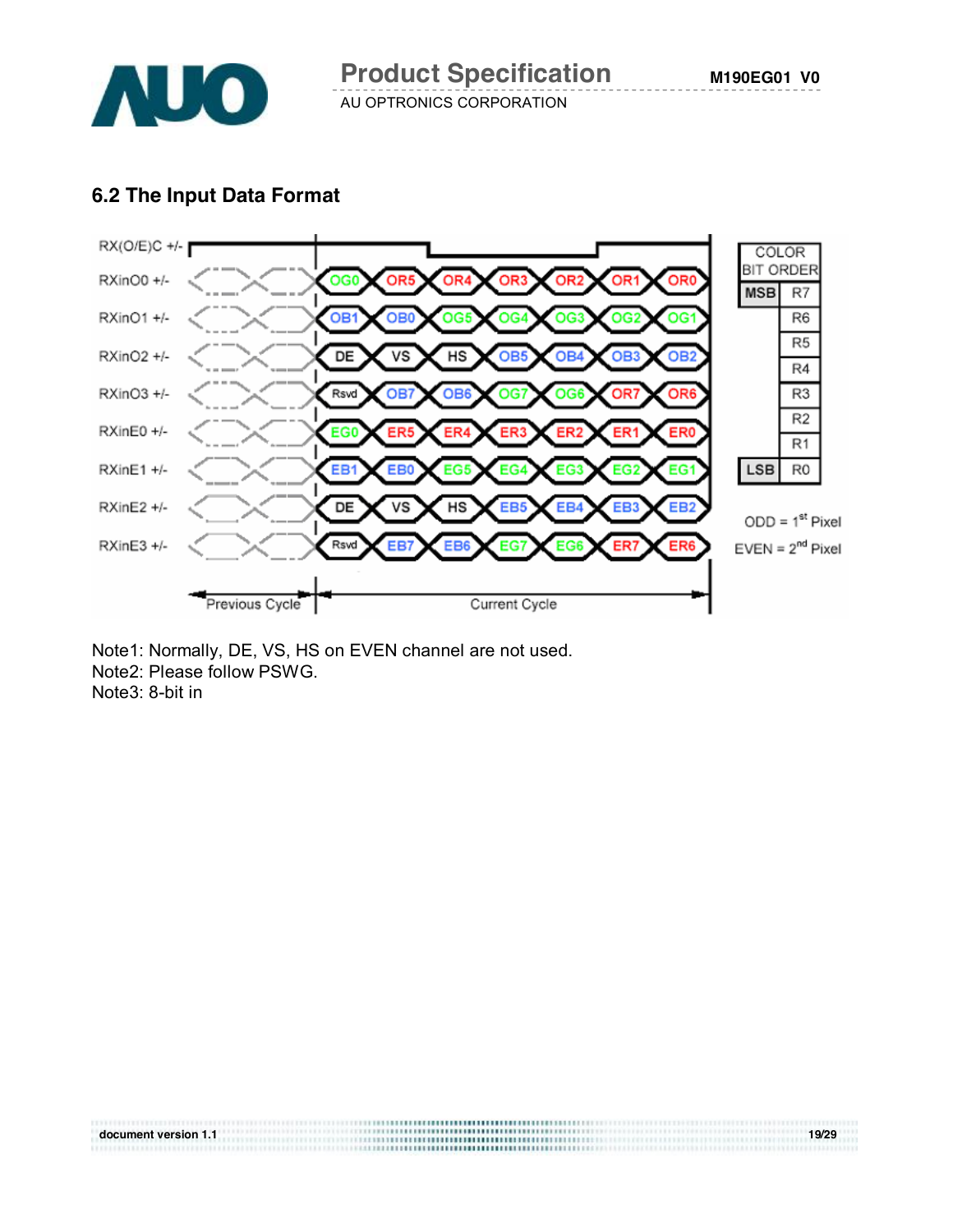



# **6.3 Signal Description**

The module using a pair of LVDS receiver SN75LVDS82(Texas Instruments) or compatible. LVDS is a differential signal technology for LCD interface and high speed data transfer device. Transmitter shall be SN75LVDS83(negative edge sampling) or compatible**.** The first LVDS port(RxOxxx) transmits odd pixels while the second LVDS port(RxExxx) transmits even pixels.

| PIN#           | <b>SIGNAL NAME</b> | <b>DESCRIPTION</b>                                                       |
|----------------|--------------------|--------------------------------------------------------------------------|
| 1              | RxOIN0-            | Negative LVDS differential data input (Odd data)                         |
| 2              | RxOIN0+            | Positive LVDS differential data input (Odd data)                         |
| 3              | RxOIN1-            | Negative LVDS differential data input (Odd data)                         |
| 4              | RxOIN1+            | Positive LVDS differential data input (Odd data)                         |
| 5              | RxOIN2-            | Negative LVDS differential data input (Odd data, H-Sync, V-Sync, DSPTMG) |
| 6              | RxOIN2+            | Positive LVDS differential data input (Odd data, H-Sync, V-Sync, DSPTMG) |
| $\overline{7}$ | <b>VSS</b>         | Power Ground                                                             |
| 8              | RxOCLKIN-          | Negative LVDS differential clock input (Odd clock)                       |
| 9              | RxOCLKIN+          | Positive LVDS differential clock input (Odd clock)                       |
| 10             | RxOIN3-            | Negative LVDS differential data input (Odd data)                         |
| 11             | RxOIN3+            | Positive LVDS differential data input (Odd data)                         |
| 12             | RxEIN0-            | Negative LVDS differential data input (Even data)                        |
| 13             | RxEIN0+            | Positive LVDS differential data input (Even data)                        |
| 14             | <b>VSS</b>         | Power Ground                                                             |
| 15             | RxEIN1-            | Negative LVDS differential data input (Even data)                        |
| 16             | RxEIN1+            | Positive LVDS differential data input (Even data)                        |
| 17             | <b>VSS</b>         | Power Ground                                                             |
| 18             | RxEIN2-            | Negative LVDS differential data input (Even data)                        |
| 19             | RxEIN2+            | Positive LVDS differential data input (Even data)                        |
| 20             | RxECLKIN-          | Negative LVDS differential clock input (Even clock)                      |
| 21             | RxECLKIN+          | Positive LVDS differential clock input (Even clock)                      |
| 22             | RxEIN3-            | Negative LVDS differential data input (Even data)                        |
| 23             | RxEIN3+            | Positive LVDS differential data input (Even data)                        |
| 24             | <b>VSS</b>         | Power Ground                                                             |
| 25             | <b>VSS</b>         | Power Ground                                                             |
| 26             | NC                 | No Connection (for AUO test)                                             |
| 27             | <b>VSS</b>         | Power Ground                                                             |
| 28             | <b>VCC</b>         | +5.0V Power Supply                                                       |
| 29             | <b>VCC</b>         | +5.0V Power Supply                                                       |
| 30             | <b>VCC</b>         | +5.0V Power Supply                                                       |

**document version 1.1 20/29**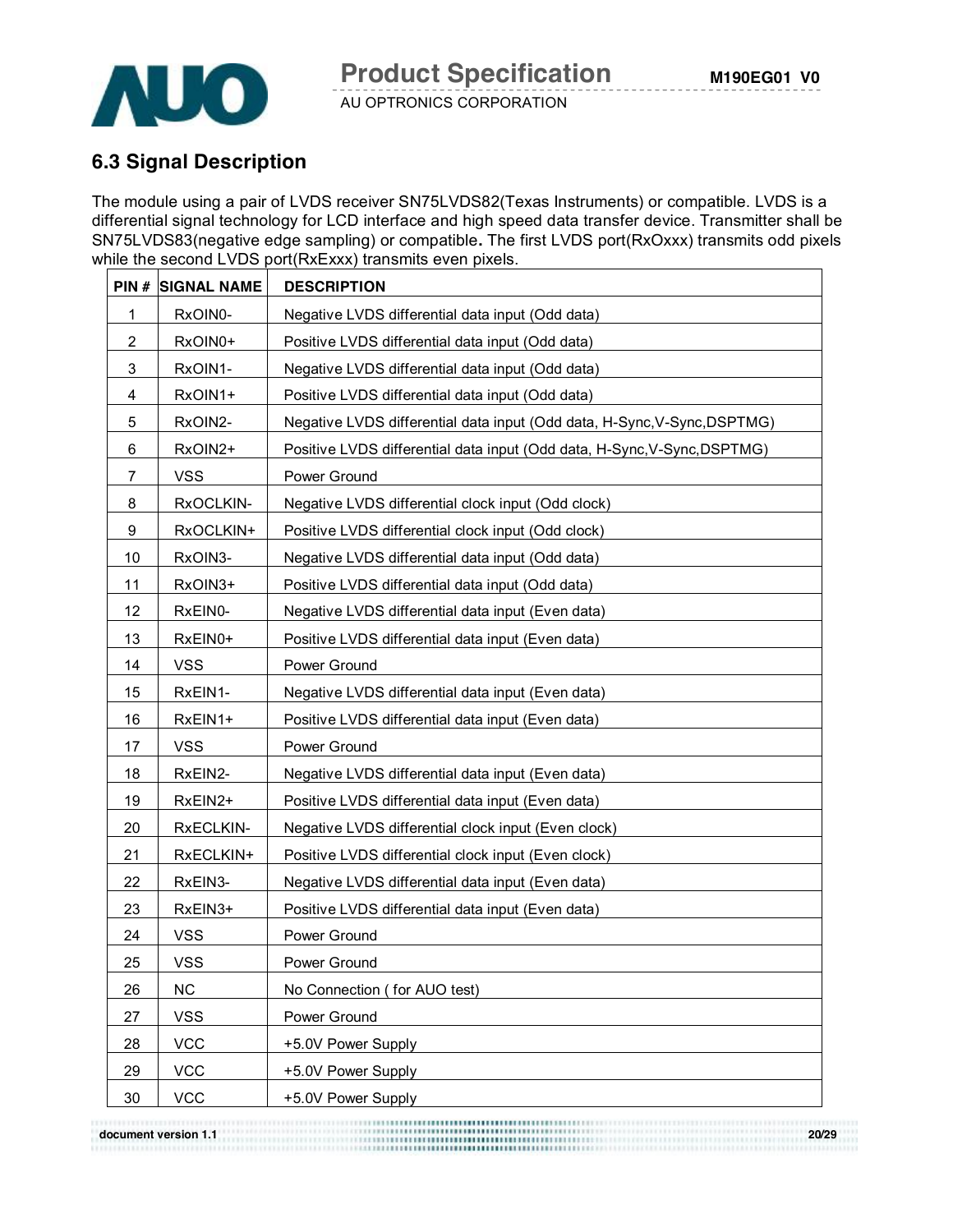

Note1: Start from left side



Note2: Input signals of odd and even clock shall be the same timing. Note3: Please follow PSWG.

# **6.4 Interface Timing**

#### **6.4.1 Timing Characteristics**

Basically, interface timings described here is not actual input timing of LCD module but output timing of SN75LVDS82DGG (Texas Instruments) or equivalent.

| <b>Item</b> |                   | Symbol                   | Min  | Typ  | Max  | Unit        |
|-------------|-------------------|--------------------------|------|------|------|-------------|
| Data CLK    |                   | Tclk                     | 30   | 54   | 83   | <b>MHz</b>  |
| H-section   | Period            | Th                       | 720  | 844  | 1024 | <b>Tclk</b> |
|             | Display Area      | Tdisp(h)                 | 640  | 640  | 640  | <b>Tclk</b> |
|             | Period            | Tv                       | 1035 | 1066 | 2048 | Th          |
| V-section   | Display Area      | 1024<br>1024<br>Tdisp(v) |      | 1024 | Th   |             |
|             | <b>Frame Rate</b> |                          | 50   | 60   | 75   | Hz          |

Note : DE mode only

**document version 1.1 21/29**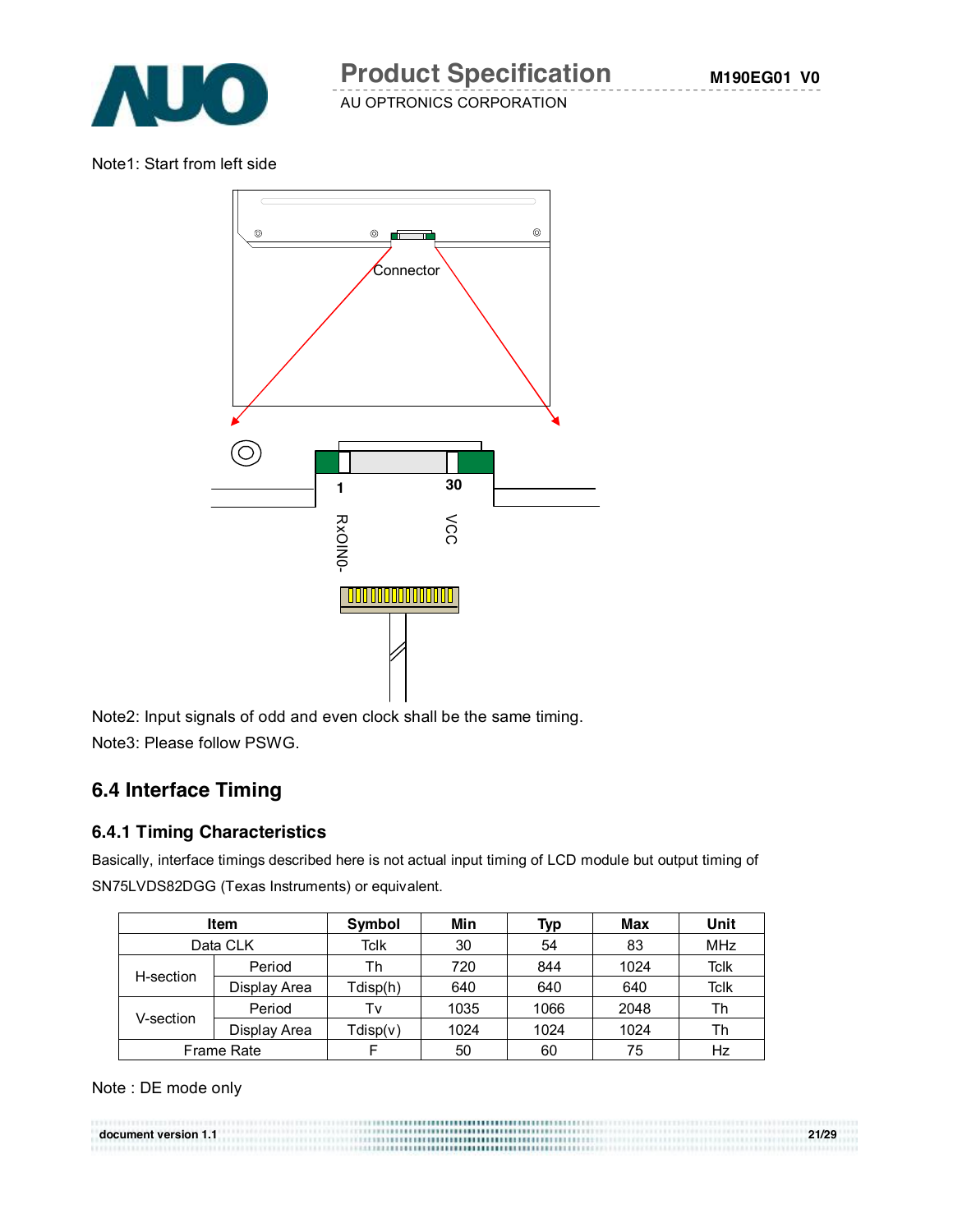

#### **6.4.2 Timing Digram**

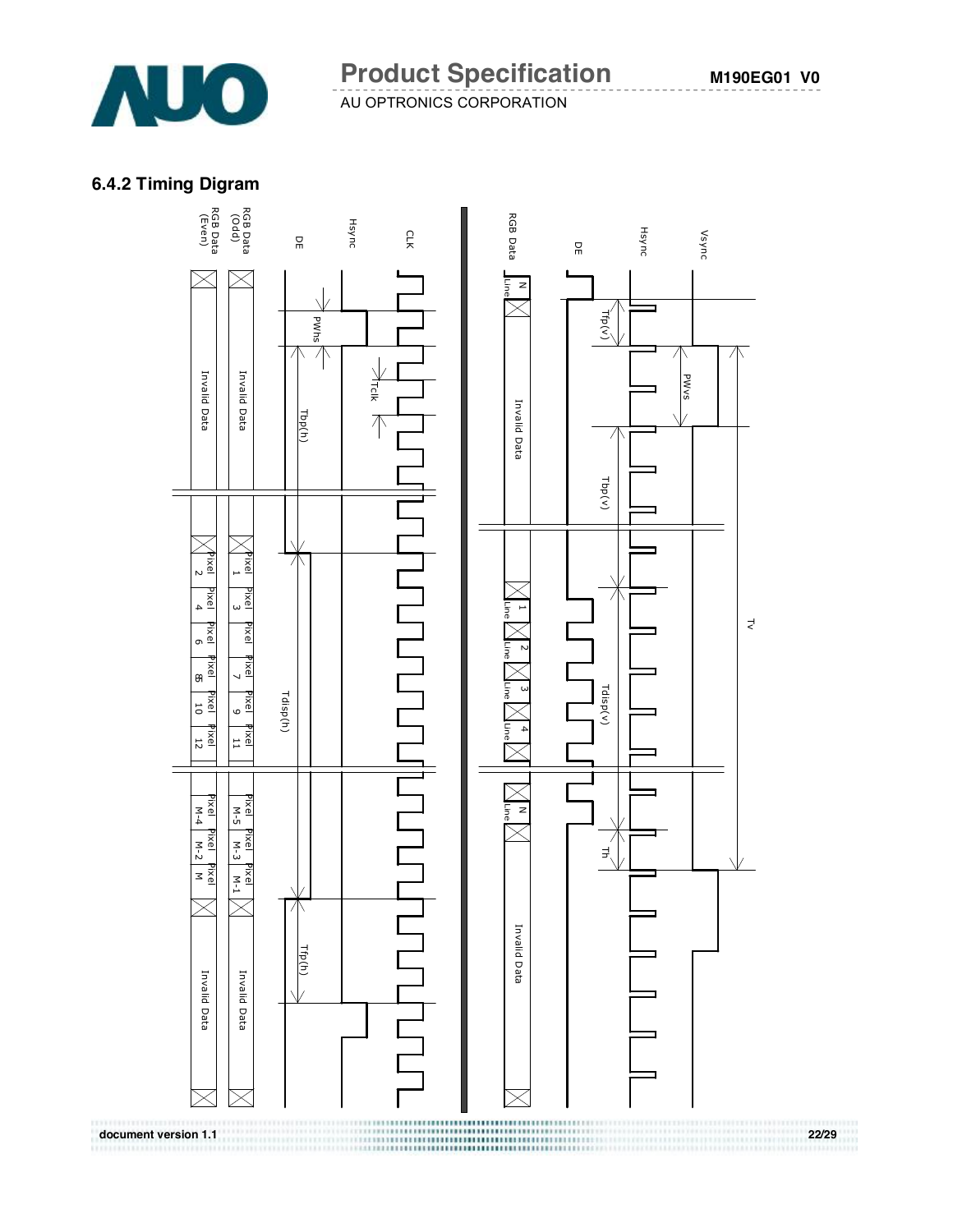

# **6.5 Power ON/OFF Sequence**

VDD power and lamp on/off sequence is as follows. Interface signals are also shown in the chart. Signals from any system shall be Hi-Z state or low level when VDD is off.



#### **Power Sequence Timing**

|                  |                 | Value                    |      | Unit |  |
|------------------|-----------------|--------------------------|------|------|--|
| <b>Parameter</b> | Min.            | Typ.                     | Max. |      |  |
| T1               | 0.5             |                          | 10   | [ms] |  |
| T <sub>2</sub>   | 0               | $\overline{\phantom{0}}$ | 50   | [ms] |  |
| T <sub>3</sub>   | 200             | $\overline{\phantom{0}}$ | -    | [ms] |  |
| T <sub>4</sub>   | 200             |                          | -    | [ms] |  |
| T <sub>5</sub>   | 0               | 16                       | 50   | [ms] |  |
| T <sub>6</sub>   | $\qquad \qquad$ |                          | 10   | [ms] |  |
| T7               | 500             |                          |      | [ms] |  |

**document version 1.1 23/29** 

Note: The values of the table are follow PSWG.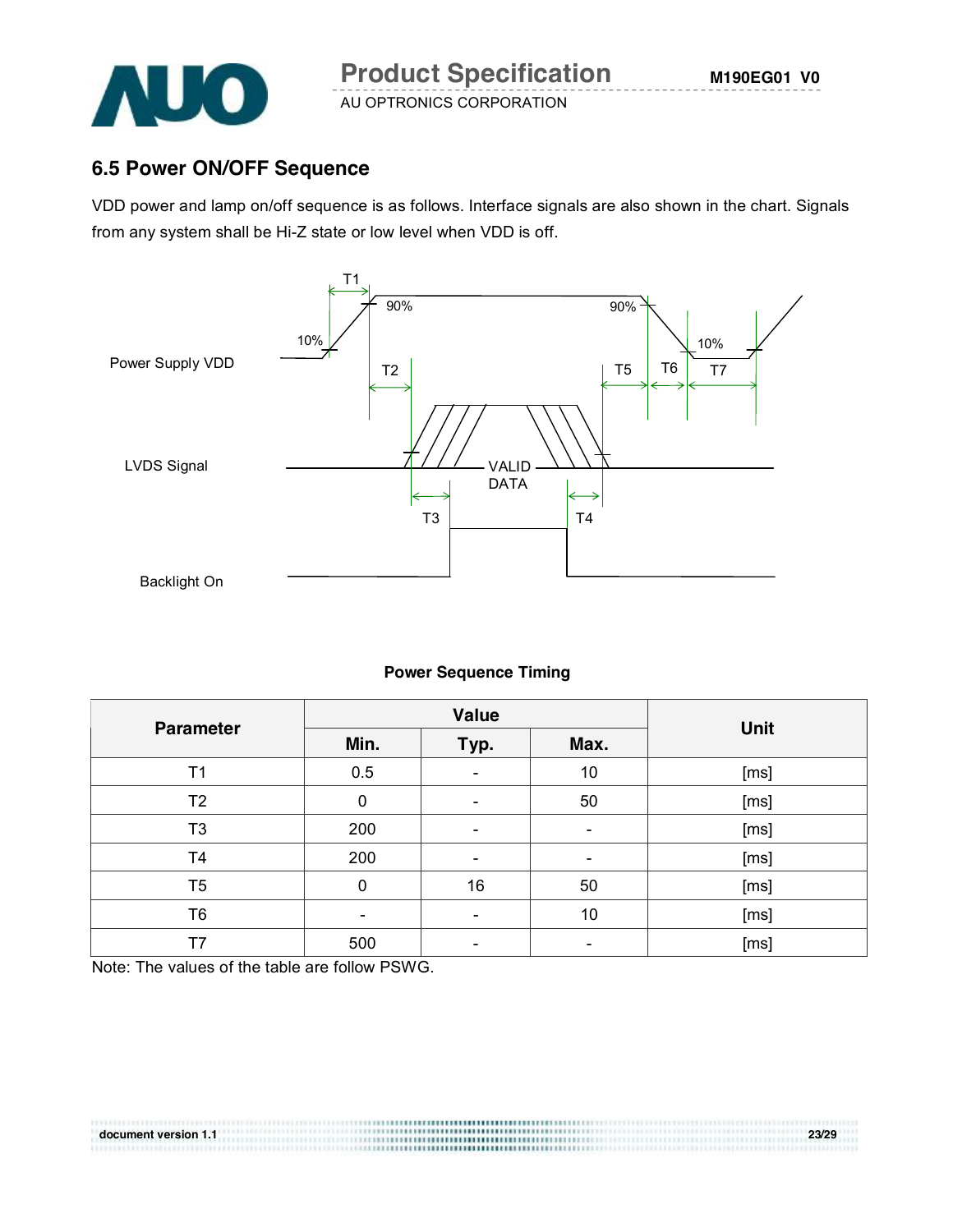

### **7. Connector & Pin Assignment**

Physical interface is described as for the connector on module.These connectors are capable of accommodating the following signals and will be following components.

# **7.1 TFT LCD Module**

#### **7.1.1 Connector**

| Connector Name / Designation      | Interface Connector / Interface card |
|-----------------------------------|--------------------------------------|
| Manufacturer                      | JAE or compatible                    |
| Type Part Number                  | FI-XB30SSL-HF15                      |
| <b>Mating Housing Part Number</b> | FI-X30HL                             |

#### **7.1.2 Pin Assignment**

| Pin#           | <b>Signal Name</b> | Pin#           | <b>Signal Name</b> |
|----------------|--------------------|----------------|--------------------|
| 1              | RxOIN0-            | $\overline{2}$ | RxOIN0+            |
| 3              | RxOIN1-            | $\overline{4}$ | RxOIN1+            |
| 5              | RxOIN2-            | 6              | RxOIN2+            |
| $\overline{7}$ | <b>VSS</b>         | 8              | RxOCLKIN-          |
| 9              | RxOCLKIN+          | 10             | RxOIN3-            |
| 11             | RxOIN3+            | 12             | RxEIN0-            |
| 13             | RxEIN0+            | 14             | <b>VSS</b>         |
| 15             | RxEIN1-            | 16             | RxEIN1+            |
| 17             | <b>VSS</b>         | 18             | RxEIN2-            |
| 19             | RxEIN2+            | 20             | <b>RXECLKIN-</b>   |
| 21             | RxECLKIN+          | 22             | RxEIN3-            |
| 23             | RxEIN3+            | 24             | <b>VSS</b>         |
| 25             | <b>VSS</b>         | 26             | <b>NC</b>          |
| 27             | <b>VSS</b>         | 28             | <b>VCC</b>         |
| 29             | <b>VCC</b>         | 30             | <b>VCC</b>         |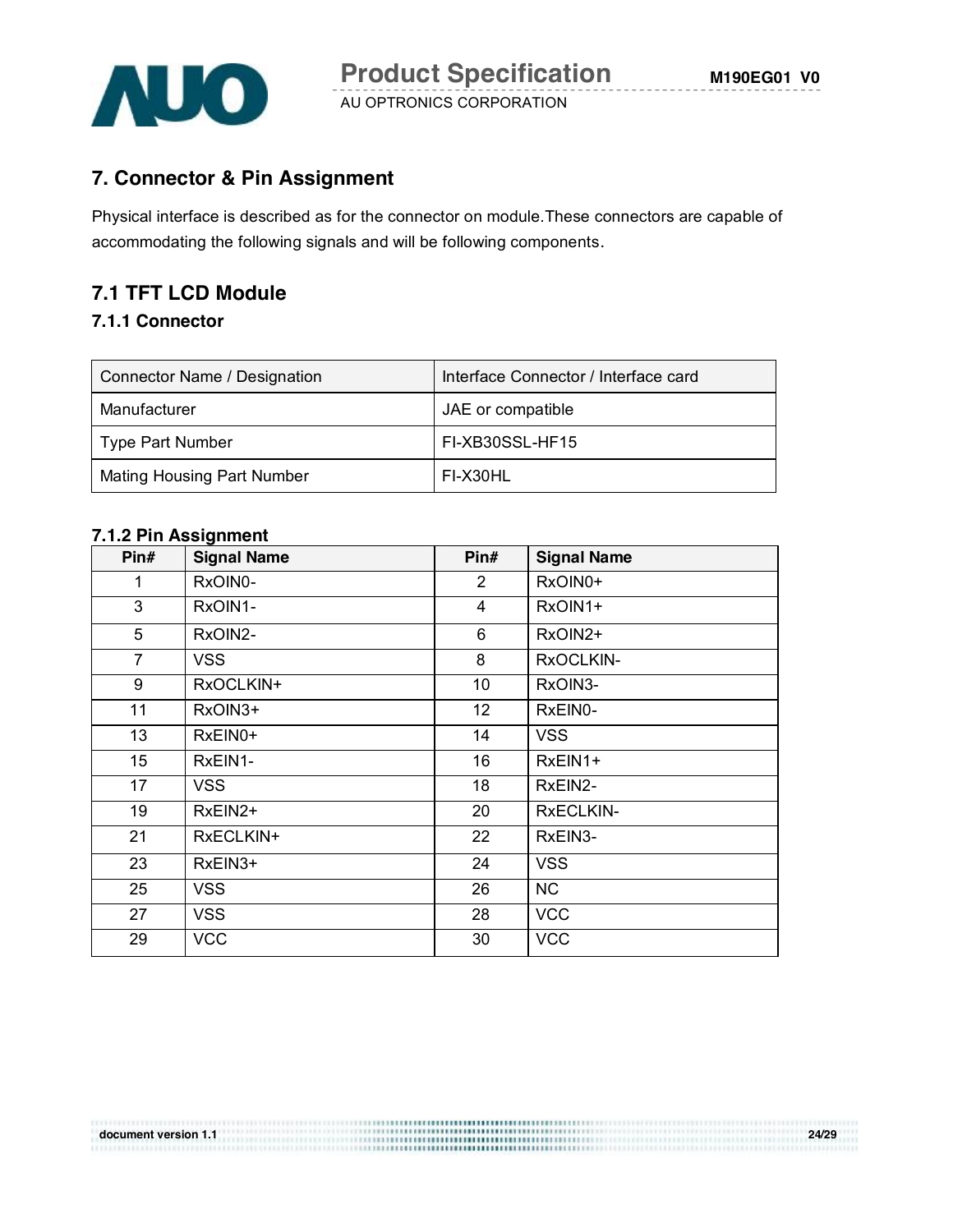

# **7.2 Backlight Unit**

Physical interface is described as for the connector on module. These connectors are capable of accommodating the following signals and will be following components.

| Connector Name / Designation | Lamp Connector / Backlight lamp |
|------------------------------|---------------------------------|
| Manufacturer                 | JST                             |
| <b>Type Part Number</b>      | <b>BHSR-02VS-1</b>              |
| Mating Type Part Number      | SM02B-BHSS-1-TB                 |

#### **7.2.1 Signal for Lamp connector**

|              | Connector No. | Pin No. | Input             | Color        | <b>Function</b>     |
|--------------|---------------|---------|-------------------|--------------|---------------------|
|              |               |         | Hot1              | Pink         | High Voltage        |
|              | CN1           |         | Cold1             | <b>Black</b> | Low Voltage         |
| <b>Upper</b> |               |         | Hot <sub>2</sub>  | <b>Blue</b>  | <b>High Voltage</b> |
|              | CN2           |         | Cold <sub>2</sub> | White        | Low Voltage         |

|       | Connector No.   | Pin No. | Input             | Color        | <b>Function</b>     |
|-------|-----------------|---------|-------------------|--------------|---------------------|
|       | CN <sub>3</sub> |         | Hot1              | Pink         | High Voltage        |
|       |                 |         | Cold1             | <b>Black</b> | Low Voltage         |
| Lower |                 |         | Hot2              | <b>Blue</b>  | <b>High Voltage</b> |
|       | CN4             |         | Cold <sub>2</sub> | White        | Low Voltage         |

**document version 1.1 25/29**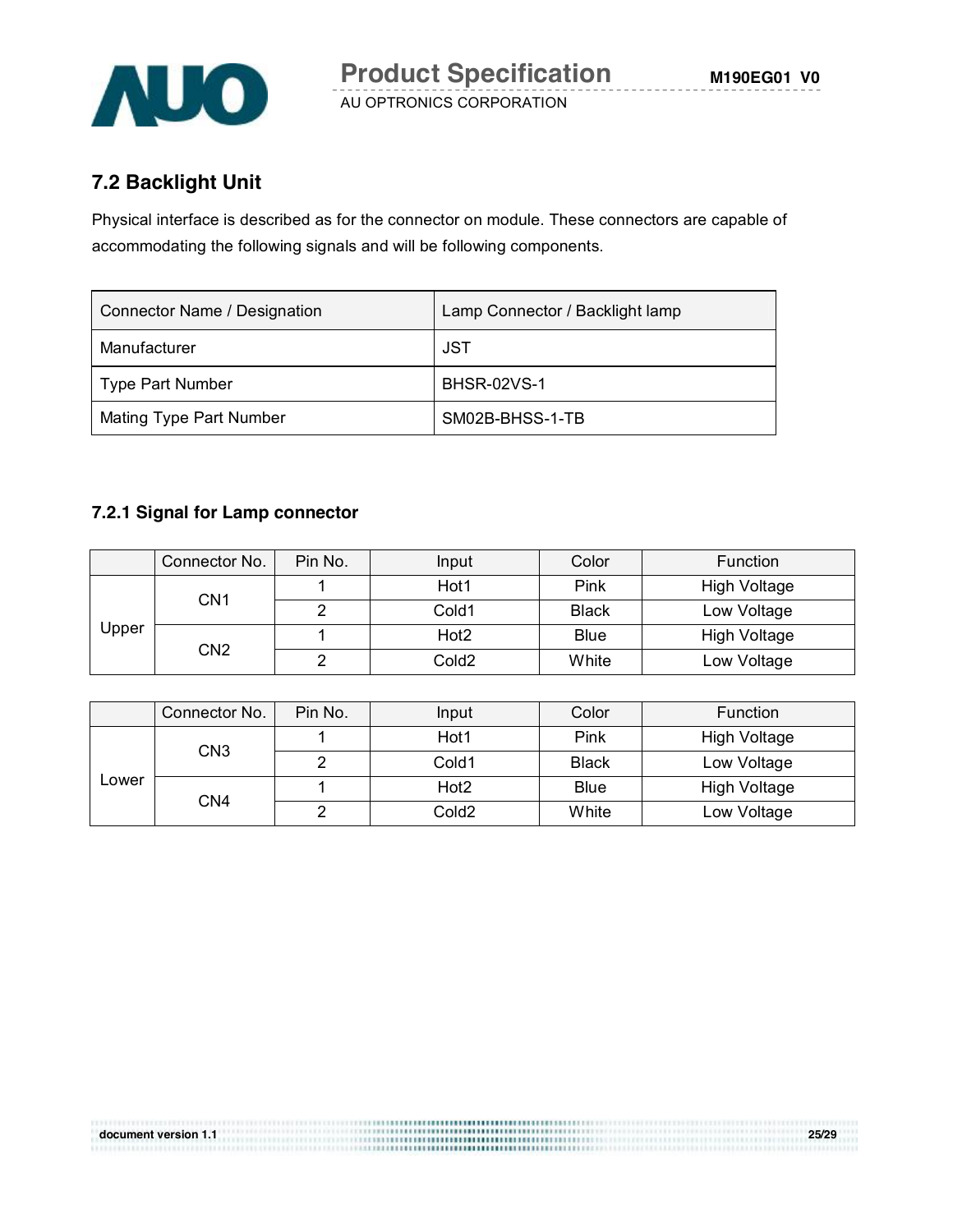

# **8. Reliability Test**

Environment test conditions are listed as following table.

| <b>Items</b>                             | <b>Required Condition</b>                                                                                                      | <b>Note</b>    |
|------------------------------------------|--------------------------------------------------------------------------------------------------------------------------------|----------------|
| Temperature Humidity Bias (THB)          | Ta= $50^{\circ}$ C, 80%RH, 300 hours                                                                                           |                |
| High Temperature Operation (HTO)         | Ta= 50℃, 50%RH, 300hours                                                                                                       |                |
| Low Temperature Operation (LTO)          | Ta= $0^{\circ}$ C, 300 hours                                                                                                   |                |
| High Temperature Storage (HTS)           | Ta= $60^{\circ}$ C, 300 hours                                                                                                  |                |
| Low Temperature Storage (LTS)            | Ta= $-20^{\circ}$ C, 300 hours                                                                                                 |                |
| <b>Vibration Test</b><br>(Non-operation) | Acceleration: 1.5 G<br>Wave: Random<br>Frequency: 10 - 200 - 10 Hz<br>Sweep: 30 Minutes each Axis (X, Y, Z)                    |                |
| <b>Shock Test</b><br>(Non-operation)     | Acceleration: 50 G<br>Wave: Half-sine<br>Active Time: 20 ms<br>Direction: $\pm X$ , $\pm Y$ , $\pm Z$ (one time for each Axis) |                |
| Drop Test                                | Height: 60 cm, package test                                                                                                    |                |
| Thermal Shock Test (TST)                 | -20 $\degree$ C/30min, 60 $\degree$ C/30min, 100 cycles                                                                        | 1              |
| On/Off Test                              | On/10sec, Off/10sec, 30,000 cycles                                                                                             |                |
|                                          | Contact Discharge: $\pm$ 8KV, 150pF(330 $\Omega$ ) 1sec,<br>8 points, 25 times/ point.                                         | $\overline{2}$ |
| ESD (ElectroStatic Discharge)            | Air Discharge: $\pm$ 15KV, 150pF(330 $\Omega$ ) 1sec<br>8 points, 25 times/ point.                                             |                |
| <b>Altitude Test</b>                     | Operation: 10,000 ft<br>Non-Operation:30,000 ft                                                                                |                |

Note 1: The TFT-LCD module will not sustain damage after being subjected to 100 cycles of rapid temperature change. A cycle of rapid temperature change consists of varying the temperature from -20℃ to 60℃, and back again. Power is not applied during the test. After temperature cycling, the unit is placed in normal room ambient for at least 4 hours before power on.

Note 2: According to EN61000-4-2 , ESD class B: Some performance degradation allowed. No data lost. Self-recoverable. No hardware failures.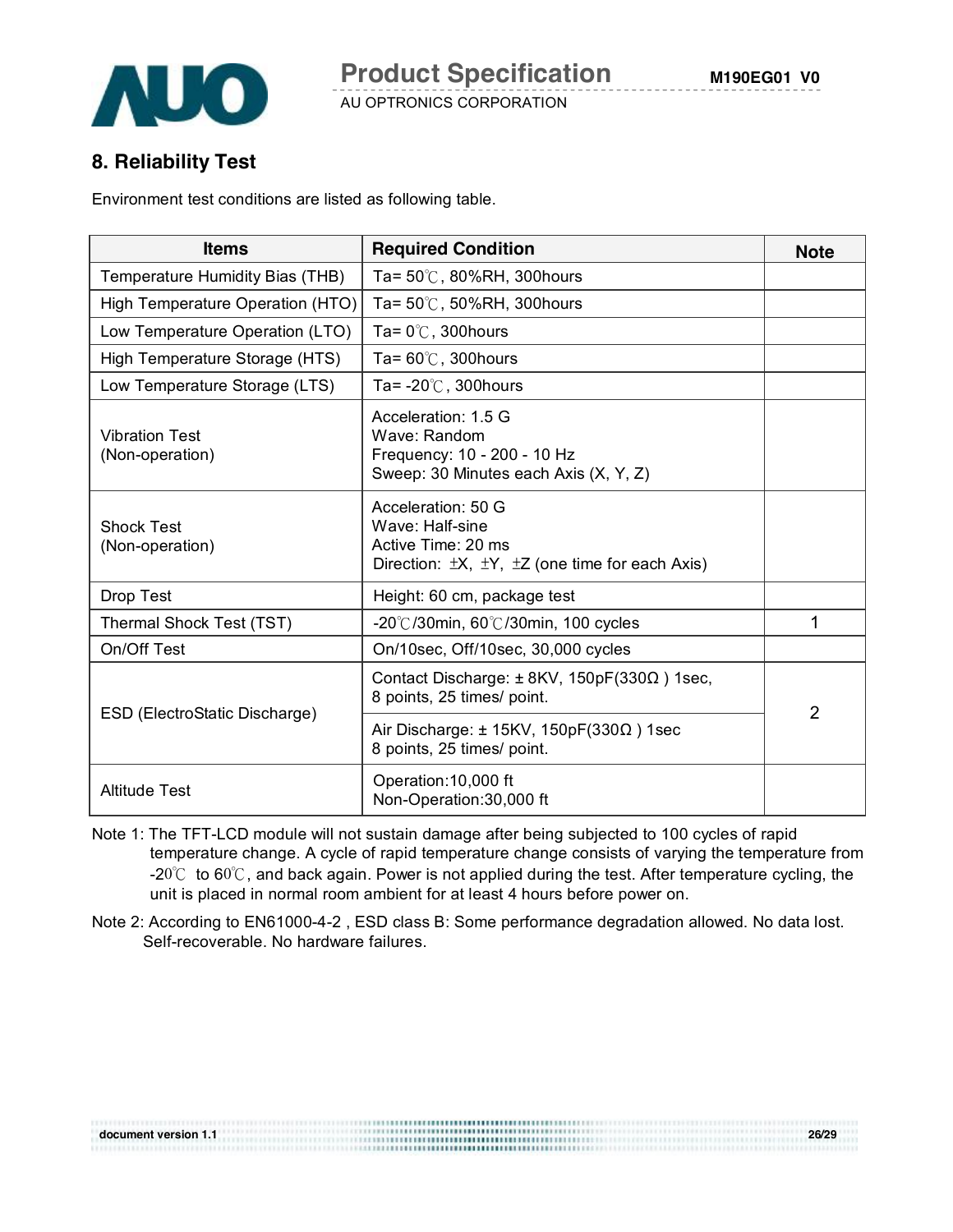

# **9. Shipping Label**

The shipping label format is shown as below.



**document version 1.1 27/29**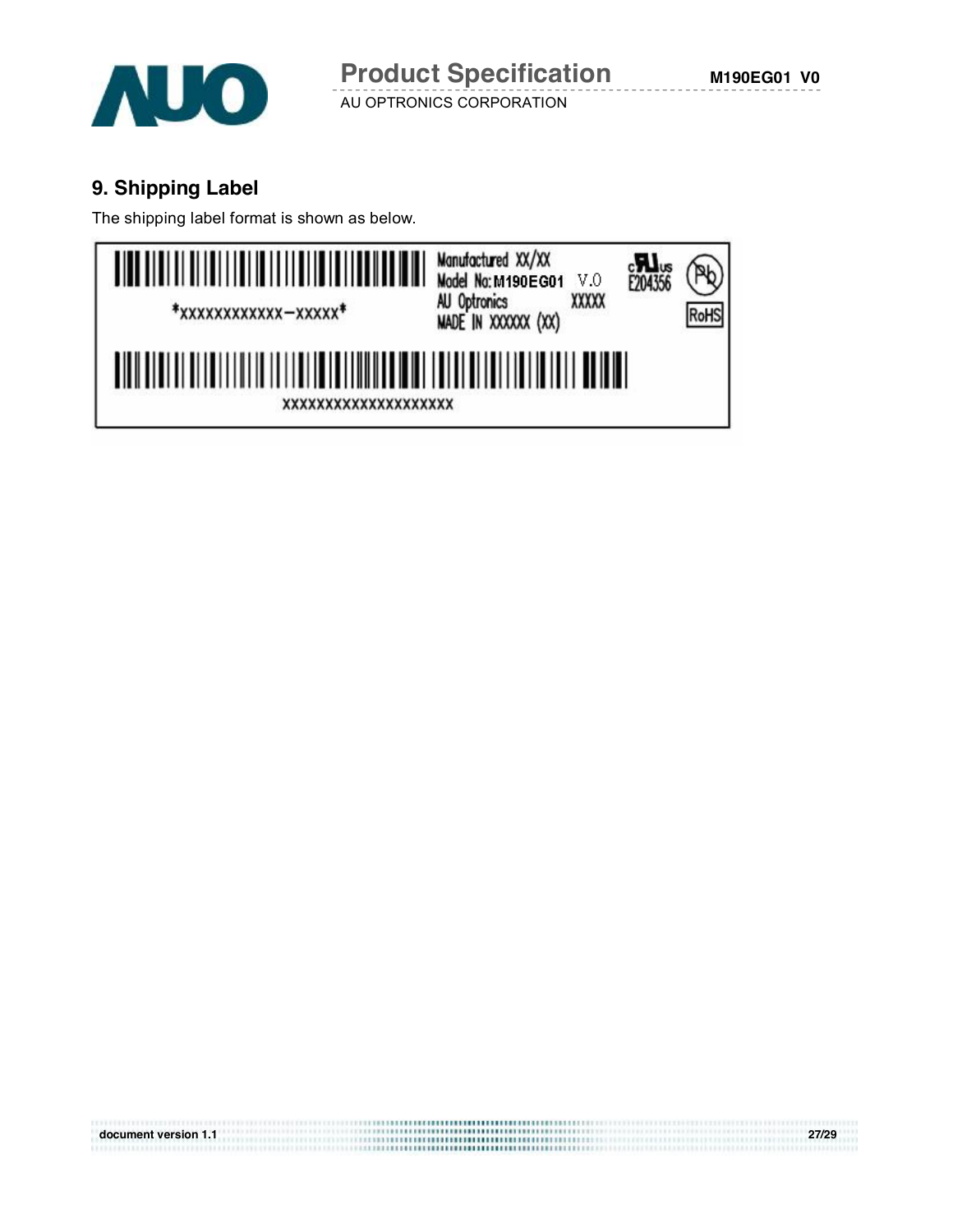

# **10. Mechanical Characteristic**



**document version 1.1 28/29**